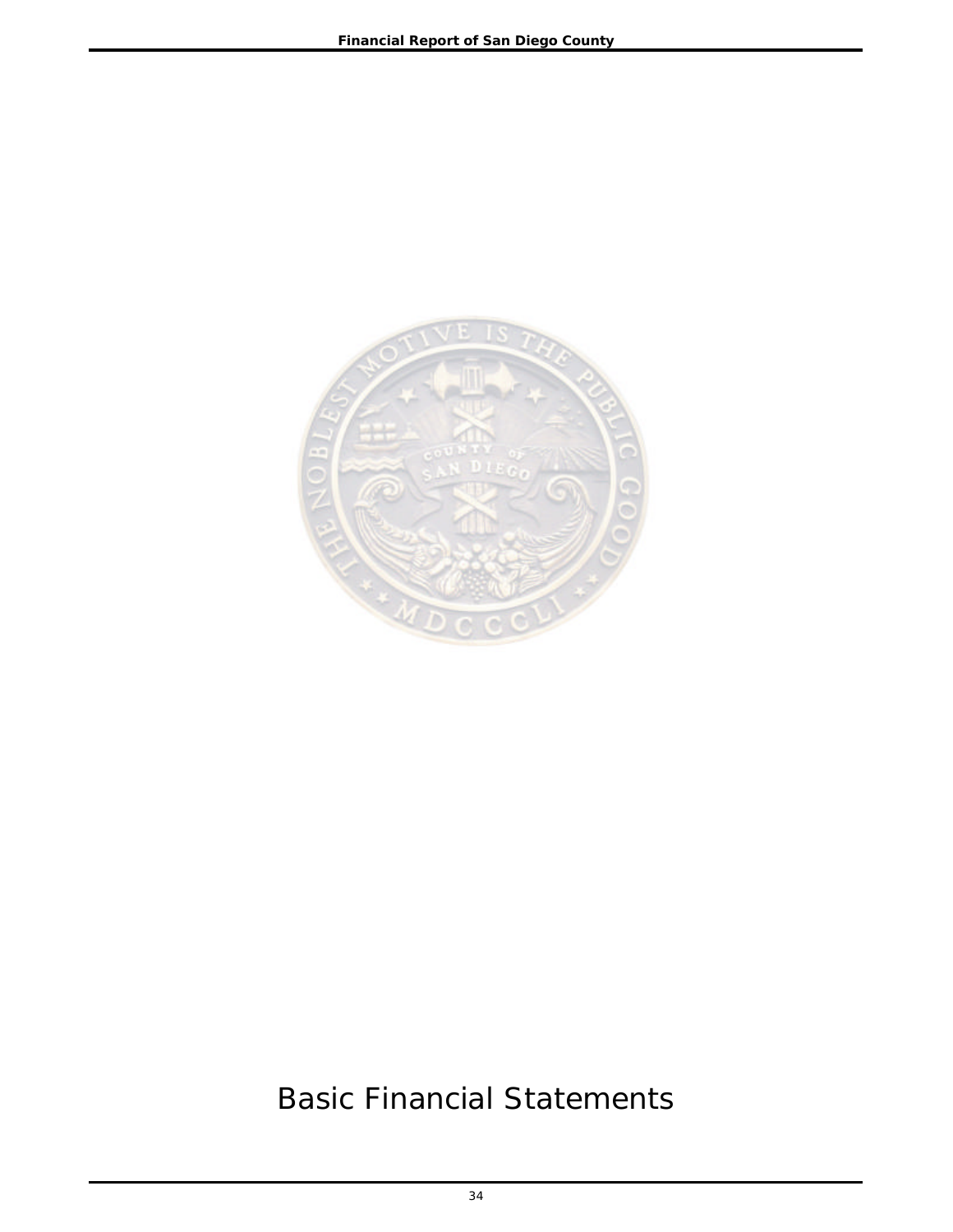### **STATEMENT OF NET ASSETS June 30, 2002 (In Thousands)**

|                                                                      |                        | <b>Primary Government</b> |                        |              |
|----------------------------------------------------------------------|------------------------|---------------------------|------------------------|--------------|
|                                                                      | Governmental           | <b>Business-type</b>      |                        | Component    |
|                                                                      | <b>Activities</b>      | <b>Activities</b>         | Total                  | <b>Units</b> |
| <b>ASSETS</b>                                                        |                        |                           |                        |              |
| Current assets:                                                      |                        |                           |                        |              |
| Equity in pooled cash and investments                                | \$<br>737,268          | 67,943                    | 805,211                | 133,176      |
| Cash with fiscal agent                                               | 486,656                |                           | 486,656                | 51,889       |
| Collections in transit                                               | 4,960                  | 26                        | 4,986                  |              |
| Imprest cash                                                         | 537                    | $\overline{2}$            | 539                    |              |
| Investments                                                          | 2                      |                           | 2                      |              |
| Accounts and notes receivable                                        | 335,205                | 7,064                     | 342,269                | 7,920        |
| Taxes receivable<br>Internal balances                                | 3,070                  | 7                         | 3,070                  |              |
| Advances to other funds                                              | (7)                    | 9,476                     | 9,476                  |              |
| Inventory of materials and supplies                                  | 12,459                 | 107                       | 12,566                 |              |
| Deposits with others                                                 | 4,204                  |                           | 4,204                  |              |
| Total current assets                                                 | 1,584,354              | 84,625                    | 1,668,979              | 192,985      |
|                                                                      |                        |                           |                        |              |
| Restricted assets:                                                   |                        |                           |                        |              |
| Investments                                                          | 71,451                 |                           | 71,451                 |              |
| Noncurrent assets:                                                   |                        |                           |                        |              |
| Long term receivable                                                 |                        |                           |                        | 403,868      |
| Deferred charges                                                     |                        |                           |                        | 16,387       |
| Capital assets:                                                      |                        |                           |                        |              |
| Land and construction in progress                                    | 493,767                | 14,667                    | 508,434                |              |
| Other capital assets, net of depreciation<br>Total noncurrent assets | 2,124,512<br>2,689,730 | 51,704<br>66,371          | 2,176,216<br>2,756,101 | 420,255      |
|                                                                      |                        |                           |                        |              |
| <b>Total assets</b>                                                  | 4,274,084              | 150,996                   | 4,425,080              | 613,240      |
|                                                                      |                        |                           |                        |              |
|                                                                      |                        |                           |                        |              |
| <b>LIABILITIES</b>                                                   |                        |                           |                        |              |
| Current liabilities:                                                 |                        |                           |                        |              |
| Accounts payable                                                     | 115,767                | 5,674                     | 121,441                | 889          |
| Accrued payroll                                                      | 36,449                 | 161                       | 36,610                 |              |
| Accrued interest                                                     | 14,745                 |                           | 14,745                 | 2,113        |
| Advances from other funds                                            | 9,476                  |                           | 9,476                  |              |
| Deferred revenue                                                     | 50,291                 | 12                        | 50,303                 |              |
| Current portion of long-term obligations                             | 124,136                | 5                         | 124,141                | 3,385        |
| <b>Total current liabilities</b>                                     | 350,864                | 5,852                     | 356,716                | 6,387        |
| Noncurrent liabilities:                                              |                        |                           |                        |              |
| Noncurrent portion of long-term obligation                           | 1,323,930              | 472                       | 1,324,402              | 455,410      |
| <b>Total noncurrent liabilities</b>                                  | 1,323,930              | 472                       | 1,324,402              | 455,410      |
|                                                                      |                        |                           |                        |              |
| <b>Total liabilities</b>                                             | 1,674,794              | 6,324                     | 1,681,118              | 461,797      |
|                                                                      |                        |                           |                        |              |
| <b>NET ASSETS</b>                                                    |                        |                           |                        |              |
| Invested in capital assets, net of related debt                      | 2,178,892              | 66,026                    | 2,244,918              |              |
| Restricted for:                                                      |                        |                           |                        |              |
| Capital projects                                                     |                        | 34,151                    | 34,151                 |              |
| Debt service                                                         | 8,031                  |                           | 8,031                  |              |
| Inactive landfill maintenance                                        | 97,903                 |                           | 97,903                 |              |
| Other purposes                                                       | 42,555                 |                           | 42,555                 |              |
| Unrestricted                                                         | 271,909                | 44,495                    | 316,404                | 151,443      |
| Total net asssets                                                    | \$<br>2,599,290        | 144,672                   | 2,743,962              | 151,443      |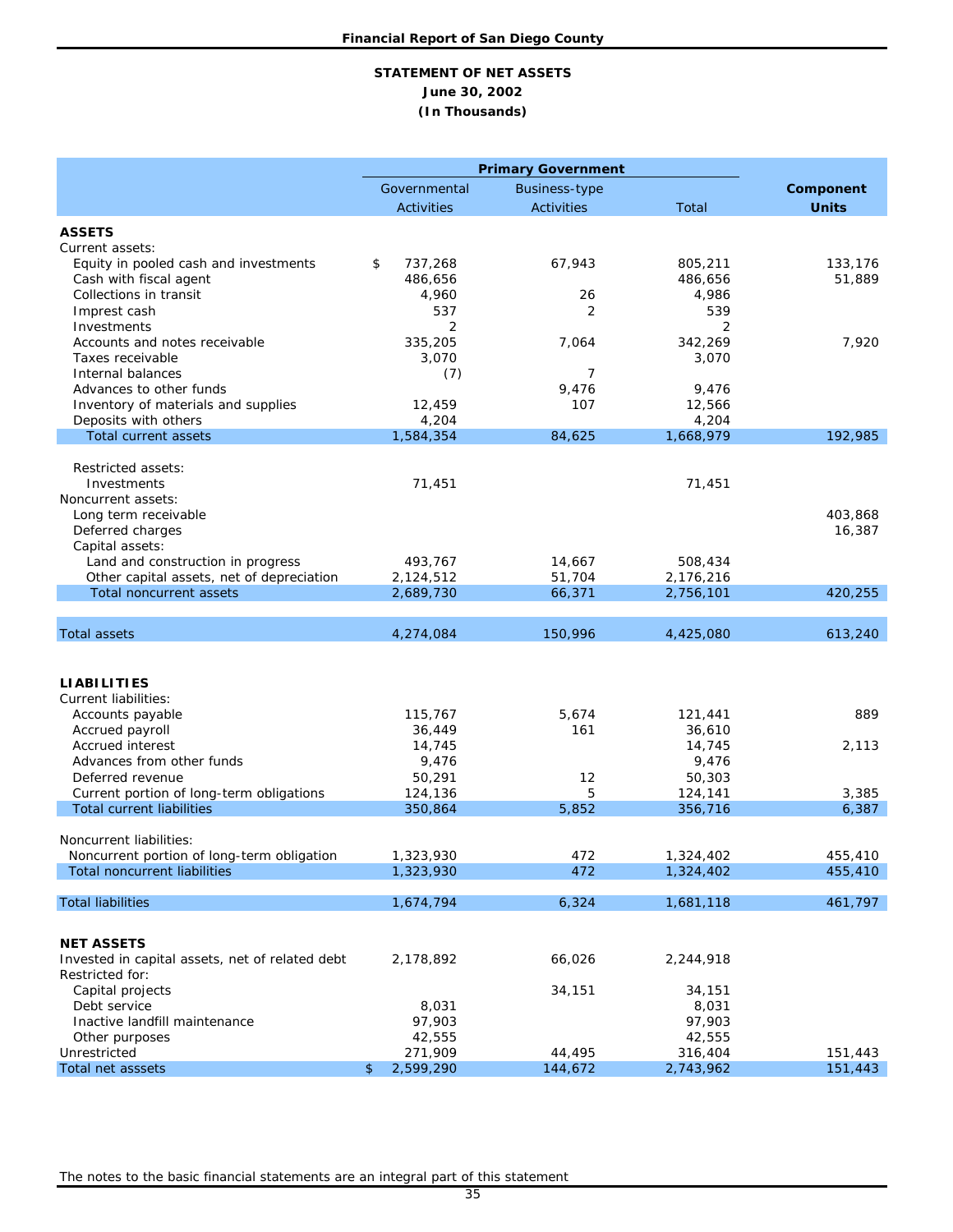#### **(In Thousands) STATEMENT OF ACTIVITIES For the Year Ended June 30, 2002**

|                                |                |                 |                 | <b>Program Revenues</b><br>Operating | Capital       |  |  |  |
|--------------------------------|----------------|-----------------|-----------------|--------------------------------------|---------------|--|--|--|
|                                |                |                 | Charges for     | Grants and                           | Grants and    |  |  |  |
| <b>Functions/Programs</b>      |                | <b>Expenses</b> | <b>Services</b> | Contributions                        | Contributions |  |  |  |
|                                |                |                 |                 |                                      |               |  |  |  |
| Primary government:            |                |                 |                 |                                      |               |  |  |  |
| Governmental activities:       |                |                 |                 |                                      |               |  |  |  |
| General government             | \$             | 170,908         | 94,805          | 1,357                                | 5,353         |  |  |  |
| Public protection              |                | 823,520         | 166,900         | 158,638                              | 641           |  |  |  |
| Public ways and facilities     |                | 168,202         | 19,991          | 51,211                               | 10,565        |  |  |  |
| Public assistance              |                | 825,028         | 10,384          | 685,332                              |               |  |  |  |
| Health and sanitation          |                | 547,200         | 81,441          | 269,300                              | 297           |  |  |  |
| Recreational and cultural      |                | 18,021          | 5,995           | 294                                  | 13,272        |  |  |  |
| Education                      |                | 24,119          | 1,480           | 1,954                                |               |  |  |  |
| Interest expense               |                | 68,771          |                 |                                      |               |  |  |  |
| Total governmental activities  |                | 2,645,769       | 380,996         | 1,168,086                            | 30,128        |  |  |  |
| Business-type activities:      |                |                 |                 |                                      |               |  |  |  |
| Airport                        |                | 7,973           | 5,479           | 5,763                                | 501           |  |  |  |
| Liquid waste                   |                | 3,808           | 4,106           |                                      |               |  |  |  |
| Transit                        |                | 17,085          | 17,047          |                                      |               |  |  |  |
| <b>Sanitation Districts</b>    |                | 15,306          | 15,713          |                                      |               |  |  |  |
| Total business-type activities |                | 44,172          | 42,345          | 5,763                                | 501           |  |  |  |
|                                |                |                 |                 |                                      |               |  |  |  |
| Total primary government       |                | 2,689,941       | 423,341         | 1,173,849                            | 30,629        |  |  |  |
| Component units:               |                |                 |                 |                                      |               |  |  |  |
| Children & families commission |                | 18,974          | 123             | 1,668                                |               |  |  |  |
| Tobacco authority              |                | 13,208          |                 | 5,408                                |               |  |  |  |
| Total component units          | $\mathfrak{S}$ | 32,182          | 123             | 7.076                                |               |  |  |  |

General revenues: Taxes: Property taxes Interest Franchise taxes State sales tax and motor vehicle in lieu Special item-gain on sale of properties Transfers Total general revenues, special items, extraordinary items and transfers Change in net assets Net assets--beginning

Net assets--ending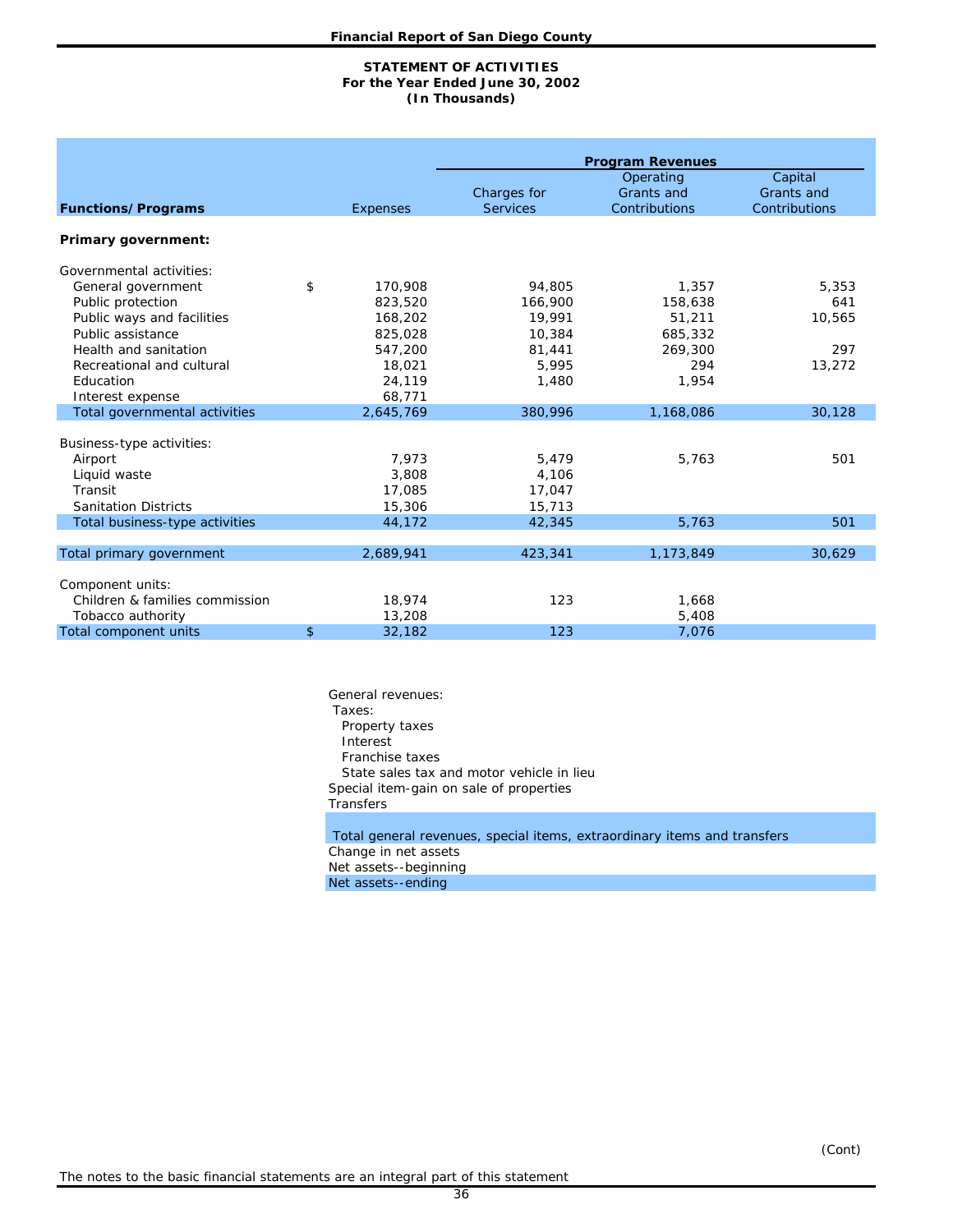#### **(In Thousands) STATEMENT OF ACTIVITIES For the Year Ended June 30, 2002**

|                         |                                                   |                         |              | (Cont)                                                                             |
|-------------------------|---------------------------------------------------|-------------------------|--------------|------------------------------------------------------------------------------------|
|                         | Net (Expense) Revenue and                         |                         |              |                                                                                    |
|                         | <b>Changes in Net Assets</b>                      |                         |              |                                                                                    |
| Governmental            | <b>Primary Government</b><br><b>Business-type</b> |                         | Component    |                                                                                    |
| <b>Activities</b>       | <b>Activities</b>                                 | Total                   | <b>Units</b> | <b>Functions/Programs</b>                                                          |
|                         |                                                   |                         |              | Primary government:                                                                |
|                         |                                                   |                         |              |                                                                                    |
|                         |                                                   |                         |              | Governmental activities:                                                           |
| (69, 393)<br>(497, 341) |                                                   | (69, 393)<br>(497, 341) |              | General government<br>Public protection                                            |
| (86, 435)               |                                                   | (86, 435)               |              | Public ways and facilities                                                         |
| (129, 312)              |                                                   | (129, 312)              |              | Public assistance                                                                  |
| (196, 162)              |                                                   | (196, 162)              |              | Health and sanitation                                                              |
| 1,540                   |                                                   | 1,540                   |              | Recreational and cultural                                                          |
| (20, 685)               |                                                   | (20, 685)               |              | Education                                                                          |
| (68, 771)               |                                                   | (68, 771)               |              | Interest expense                                                                   |
| (1,066,559)             |                                                   | (1,066,559)             |              | Total governmental activities                                                      |
|                         |                                                   |                         |              |                                                                                    |
|                         |                                                   |                         |              | Business-type activities:                                                          |
|                         | 3,770                                             | 3,770                   |              | Airport                                                                            |
|                         | 298                                               | 298                     |              | Liquid waste                                                                       |
|                         | (38)                                              | (38)                    |              | Transit                                                                            |
|                         | 407                                               | 407                     |              | Sanitation districts                                                               |
|                         | 4,437                                             | 4,437                   |              | Total business-type activities                                                     |
|                         |                                                   |                         |              |                                                                                    |
| (1,066,559)             | 4,437                                             | (1,062,122)             |              | Total primary government                                                           |
|                         |                                                   |                         |              | Component Units:                                                                   |
|                         |                                                   |                         | (17, 183)    | Children & families commission                                                     |
|                         |                                                   |                         | (7,800)      | Tobacco authority                                                                  |
|                         |                                                   |                         | (24, 983)    | Total component units                                                              |
|                         |                                                   |                         |              |                                                                                    |
|                         |                                                   |                         |              |                                                                                    |
|                         |                                                   |                         |              |                                                                                    |
|                         |                                                   |                         |              | General revenues:                                                                  |
|                         |                                                   |                         |              | Taxes:                                                                             |
| 412,400                 |                                                   | 412,400                 | 23,672       | Property taxes                                                                     |
| 38,166                  | 2,694                                             | 40,860                  |              | Interest                                                                           |
| 5,011                   |                                                   | 5,011                   |              | Franchise taxes                                                                    |
| 605,175                 |                                                   | 605,175                 | 40,940       | State sales tax and motor vehicle in lieu                                          |
| 1,054                   | (5, 145)                                          | (4,091)                 |              | Special item-gain on sale of properties                                            |
| 359                     | (359)                                             |                         |              | <b>Transfers</b>                                                                   |
| 1,062,165               |                                                   |                         |              | Total general revenues, special items, extraordinary items and<br>64,612 transfers |
| (4, 394)                | (2, 810)<br>1,627                                 | 1,059,355<br>(2,767)    | 39,629       | Change in net assets                                                               |
| 2,603,684               | 143,045                                           | 2,746,729               | 111,814      | Net assets--beginning                                                              |
| 2,599,290               | 144,672                                           | 2,743,962               | 151,443      | Net assets--ending                                                                 |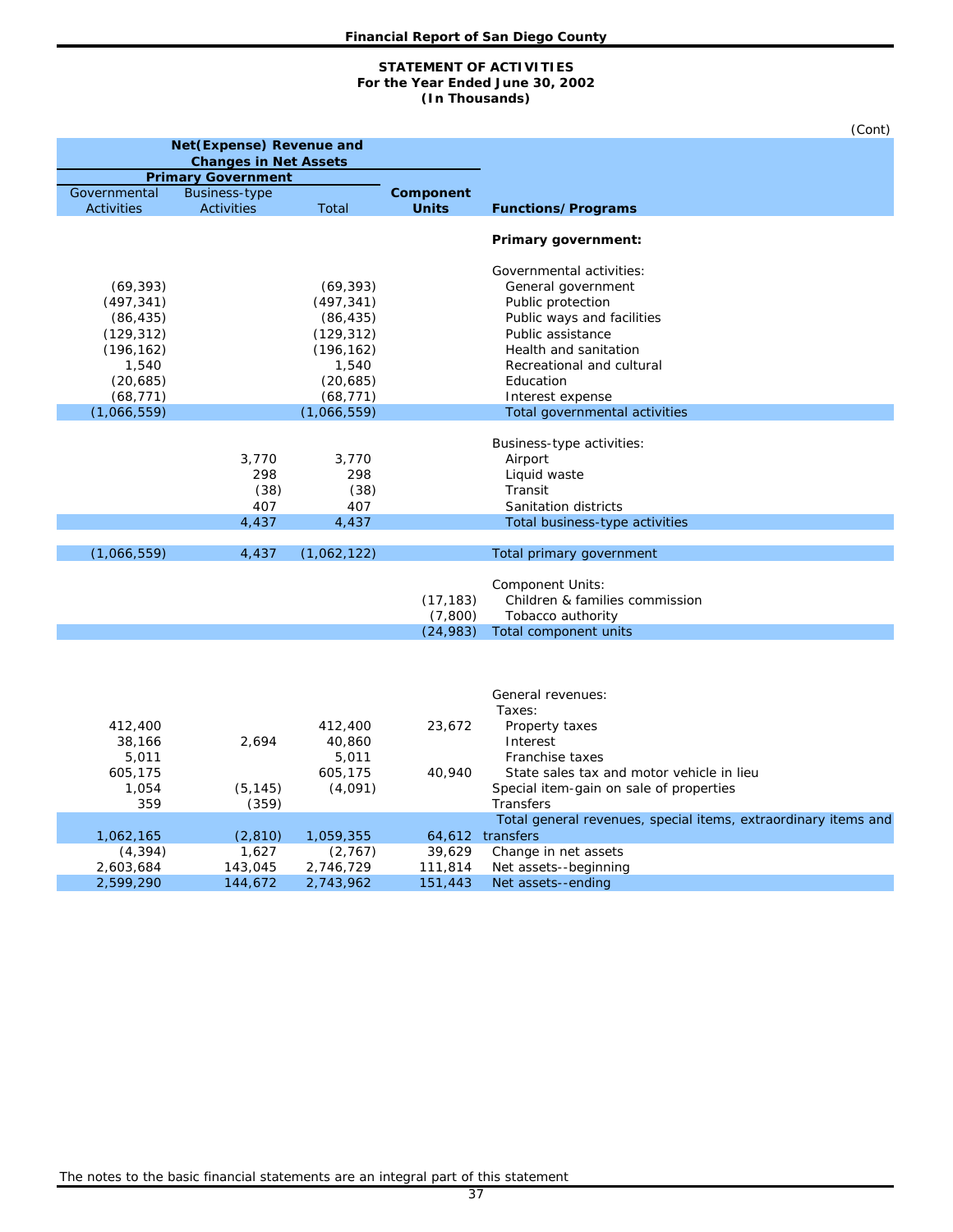## **BALANCE SHEET GOVERNMENTAL FUNDS June 30, 2002 (In Thousands)**

|                                                                                 |               | <b>Tobacco</b>         |                   |                   |
|---------------------------------------------------------------------------------|---------------|------------------------|-------------------|-------------------|
|                                                                                 |               | Securitization         | Other             | Total             |
|                                                                                 | General       | <b>Special Revenue</b> | Governmental      | Governmental      |
|                                                                                 | Fund          | Fund                   | <b>Funds</b>      | <b>Funds</b>      |
| <b>ASSETS AND OTHER DEBITS</b>                                                  |               |                        |                   |                   |
| Equity in pooled cash and investments                                           | \$<br>321,938 | 2,364                  | 265,187           | 589,489           |
| Cash with fiscal agent                                                          | 9,074         | 389,580                | 41,384            | 440,038           |
| Collections in transit                                                          | 3,877         |                        | 625               |                   |
|                                                                                 |               |                        |                   | 4,502             |
| Imprest cash                                                                    | 312           |                        | 17                | 329               |
| Investments                                                                     | 2             |                        |                   | 2                 |
| Taxes receivable                                                                | 127           |                        |                   | 127               |
| Accounts and notes receivable                                                   | 181,829       | 220                    | 99,218            | 281,267           |
| Due from other funds                                                            | 198,696       | 20                     | 30,032            | 228,748           |
| Advances to other funds                                                         | 689           |                        | 550               | 1,239             |
| Inventory of materials and supplies                                             | 7,804         |                        | 2,736             | 10,540            |
| Deposits with others                                                            |               |                        | 200               | 200               |
| <b>Restricted assets:</b>                                                       |               |                        |                   |                   |
| Investments                                                                     |               |                        | 71,451            | 71,451            |
| <b>Total assets</b>                                                             | 724,348       | 392,184                | 511,400           | 1,627,932         |
|                                                                                 |               |                        |                   |                   |
| <b>LIABILITIES AND FUND BALANCES</b>                                            |               |                        |                   |                   |
| Liabilities:                                                                    |               |                        |                   |                   |
| Accounts payable                                                                | 45,437        |                        | 12,371            | 57,808            |
| Accrued payroll                                                                 | 33,531        |                        | 1,947             | 35,478            |
| Due to other funds<br>Advances from other funds                                 | 23,152        | 4,802                  | 116,161<br>10,974 | 144,115<br>10,974 |
| Deferred revenue                                                                | 51,876        |                        | 5,642             | 57,518            |
| <b>Total liabilities</b>                                                        | 153,996       | 4,802                  | 147,095           | 305,893           |
|                                                                                 |               |                        |                   |                   |
| <b>Fund Balances:</b>                                                           |               |                        |                   |                   |
| Reserved for encumbrances                                                       | 98,676        |                        | 61,849            | 160,525           |
| Reserved for notes receivable and advances                                      | 6,866         |                        | 26,417<br>193     | 33,283<br>193     |
| Reserved for deposits with others<br>Reserved for inactive landfill maintenance |               |                        | 97,903            | 97,903            |
| Reserved for inventory of materials and supplies                                | 7,804         |                        | 258               | 8,062             |
| Reserved for debt service                                                       |               |                        | 27,921            | 27,921            |
| Reserved for other purposes                                                     | 101,851       |                        | 37,163            | 139,014           |
| Unreserved:                                                                     |               |                        |                   |                   |
| Designated for subsequent years' expenditures                                   | 120,573       |                        |                   | 120,573           |
| Undesignated                                                                    | 234,582       | 387,382                |                   | 621,964           |
| Unreserved, reported in nonmajor:                                               |               |                        |                   |                   |
| Special revenue funds<br>Capital projects funds                                 |               |                        | 98,183<br>14,418  | 98,183<br>14,418  |
| <b>Total fund balances</b>                                                      | 570,352       | 387,382                | 364,305           | 1,322,039         |
|                                                                                 |               |                        |                   |                   |
| <b>Total liabilities and fund balances</b>                                      | \$<br>724,348 | 392,184                | 511,400           | 1,627,932         |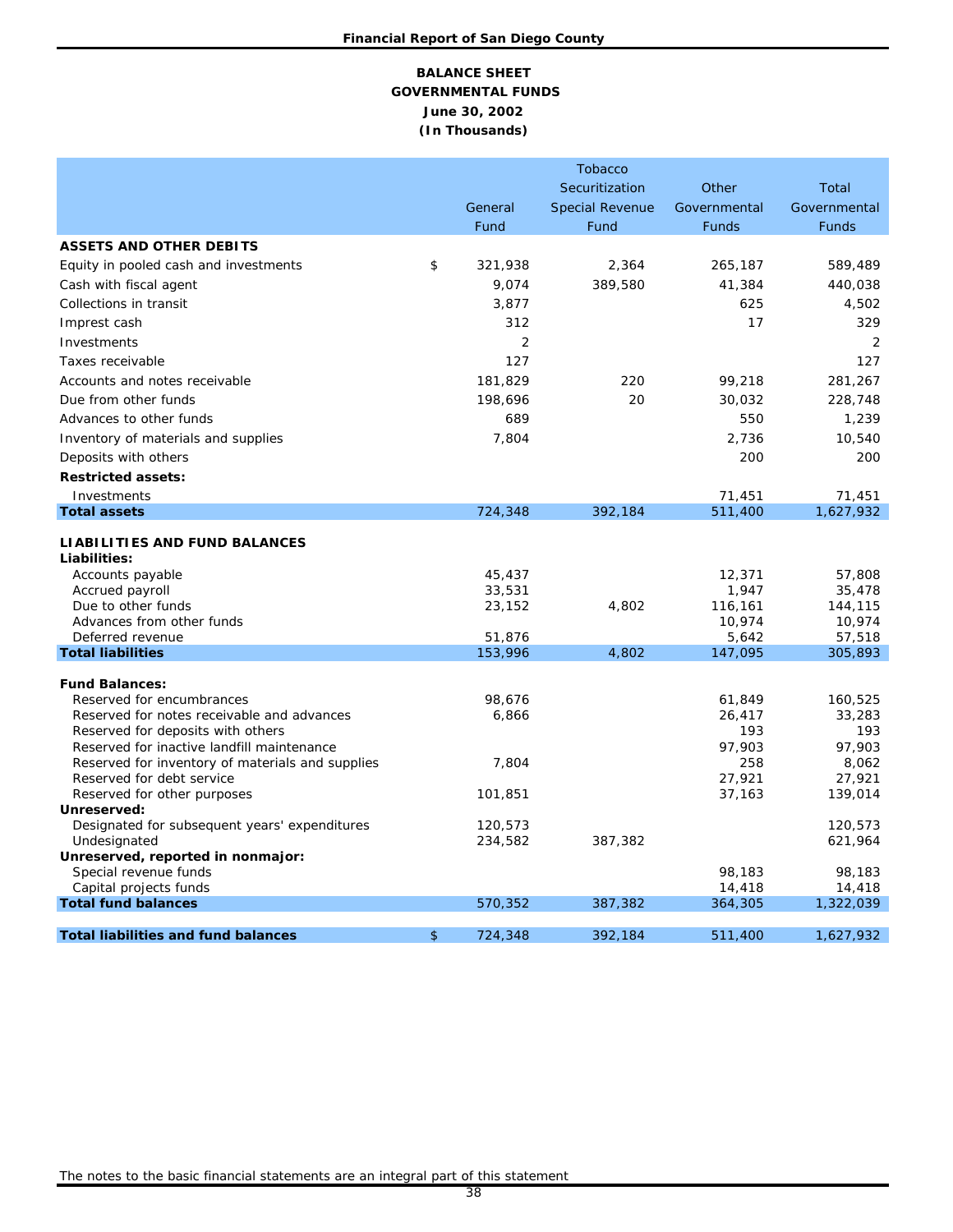#### **RECONCILIATION OF GOVERNMENTAL FUNDS BALANCE SHEET TO THE GOVERNMENT-WIDE STATEMENT OF NET ASSETS June 30, 2002 (In Thousands)**

| Total fund balances-govenmental funds                                                                                                                                                                                                                                                                                                                                                                                                    | \$1,322,039   |
|------------------------------------------------------------------------------------------------------------------------------------------------------------------------------------------------------------------------------------------------------------------------------------------------------------------------------------------------------------------------------------------------------------------------------------------|---------------|
| When capital assets (land, buildings, equipment) that are to be used in governmental activities are<br>purchased or constructed, the costs of those assets are reported as expenditures in governmental<br>funds. However, the statement of net assets includes those capital assets among the assets of the<br>County as a whole.                                                                                                       | 2,529,805     |
| Because the focus of governmental funds is on short-term financing, some assets will not be<br>available to pay for current-period expenditures. Those assets (for example, receivables) are<br>offset by deferred revenues in the governmental funds and thus are not included in fund balance.                                                                                                                                         | 15,557        |
| Bond discounts are expended in governmental funds in the year of sale and are capitalized and<br>amortized over the life of the corresponding bonds for purposes of the statement of net assets.                                                                                                                                                                                                                                         | 3,991         |
| Liabilities for long-term debt is not accrued in governmental funds, but rather is recognized as<br>an expenditure when due.                                                                                                                                                                                                                                                                                                             | (7,686)       |
| Governmental accrue property tax revenue which is deemed collectible in sixty days. However,<br>it is recorded as a current asset in the statement of net assets.                                                                                                                                                                                                                                                                        | 2,943         |
| Interest on long-term debt is not accrued in governmental funds, but rather is recognized as an<br>expenditure when due.                                                                                                                                                                                                                                                                                                                 | (14, 744)     |
| Bond premiums are recognized as revenue in governmental funds in the year of sale and are<br>recorded as a liability and amortized over the life of the corresponding bonds for purposes of the<br>statement of net assets.                                                                                                                                                                                                              | (644)         |
| Long-term liabilities applicable to the County's governmental activities are not due and payable in<br>the current period and accordingly are not reported as fund liabilities. All liabilities, current and<br>long-term, are recorded in the statement of net assets. Also, during the year the County refunded<br>some of its existing debt. The amount borrowed is received in the governmental funds and<br>increases fund balance. | (1, 344, 736) |
| Internal service funds are used by management to charge the costs of certain activities, such as<br>insurance and telecommunications, to individuals funds. The assets and liabilities of certain internal<br>service funds are included in governmental activities in the statement of net assets.                                                                                                                                      | 92,765        |
| Net assets of governmental activities                                                                                                                                                                                                                                                                                                                                                                                                    | \$2,599,290   |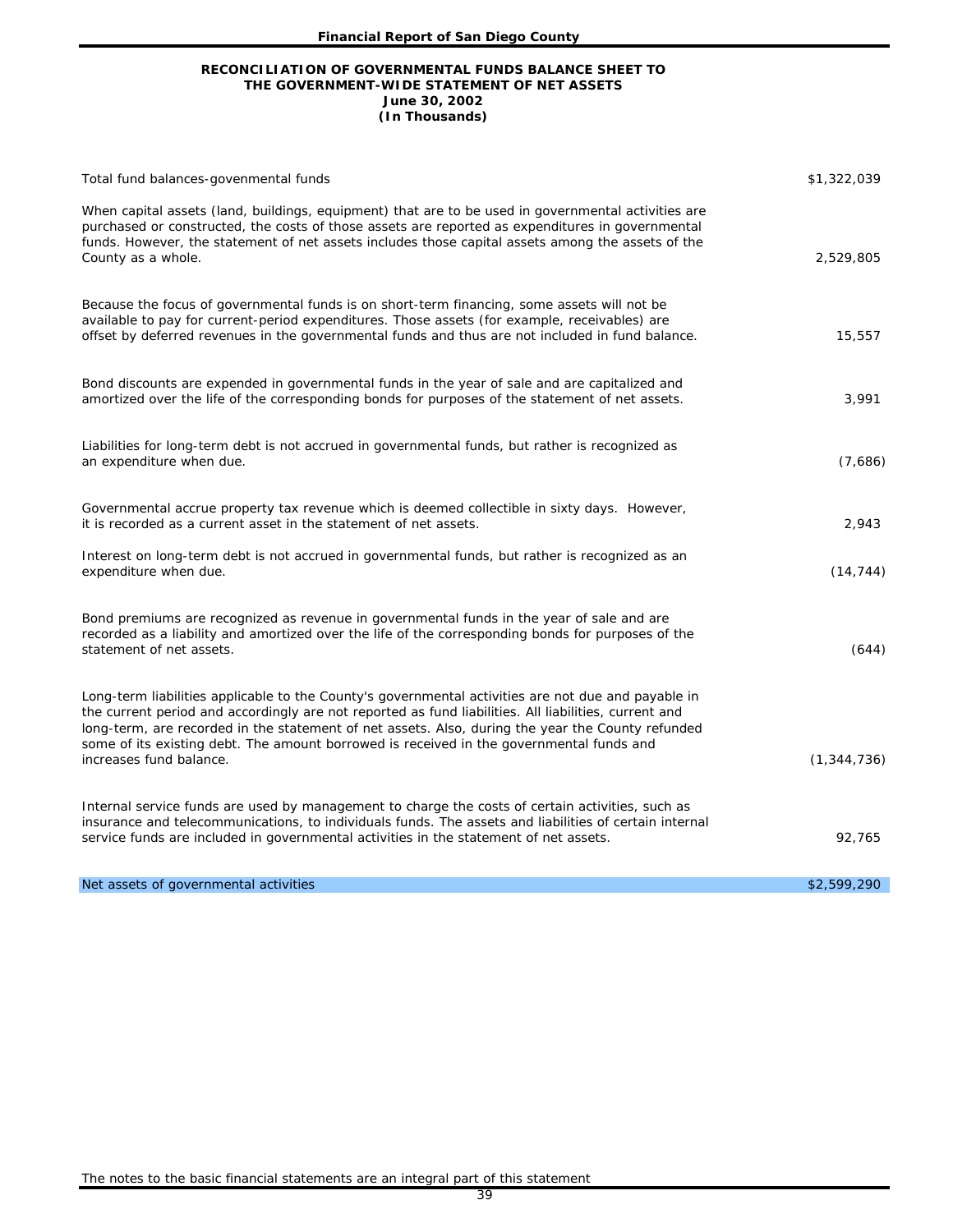### **STATEMENT OF REVENUES, EXPENDITURES AND CHANGES IN FUND BALANCES - GOVERNMENTAL FUNDS Year Ended June 30, 2002 (In Thousands)**

|                                                                  |                    | <b>Tobacco</b>         | <b>Tobacco</b>      |                 |                    |
|------------------------------------------------------------------|--------------------|------------------------|---------------------|-----------------|--------------------|
|                                                                  |                    | Securitization         | Securitization      | Other           | Total              |
|                                                                  | General            | <b>Special Revenue</b> | <b>Debt Service</b> | Governmental    | Governmental       |
|                                                                  | Fund               | Fund                   | Fund                | Funds           | <b>Funds</b>       |
| <b>Revenues:</b>                                                 |                    |                        |                     |                 |                    |
| Taxes                                                            | \$<br>369,199      |                        |                     | 40,770          | 409,969            |
| Licenses, permits and franchises                                 | 28,250             |                        |                     | 9,558           | 37,808             |
| Fines, forfeitures and penalties                                 | 33,978             |                        |                     | 5,713           | 39,691             |
| Revenue from use of money and                                    |                    |                        |                     |                 |                    |
| property                                                         | 22,020             | 2,730                  |                     | 20,817          | 45,567             |
| Aid from other governmental agencies:                            |                    |                        |                     |                 |                    |
| State                                                            | 646,680            |                        |                     | 492,664         | 1,139,344          |
| Federal                                                          | 495,775            |                        |                     | 78,227          | 574,002            |
| Other                                                            | 43,150             |                        |                     | 14,627          | 57,777             |
| Charges for current services                                     | 211,727            |                        |                     | 39,291          | 251,018            |
| Other revenue                                                    | 37,092             |                        | 26,205              | 6,906           | 70,203             |
| <b>Total revenues</b>                                            | 1,887,871          | 2,730                  | 26,205              | 708,573         | 2,625,379          |
|                                                                  |                    |                        |                     |                 |                    |
| <b>Expenditures:</b>                                             |                    |                        |                     |                 |                    |
| Current:                                                         |                    |                        |                     |                 |                    |
| General<br>Public protection                                     | 148,326<br>788,698 |                        |                     | 8,191<br>20,487 | 156,517<br>809,185 |
| Public ways and facilities                                       | 3,185              |                        |                     | 92,751          | 95,936             |
| Health and sanitation                                            | 524,974            |                        |                     | 23,653          | 548,627            |
| Public assistance                                                | 755,737            |                        |                     | 71,492          | 827,229            |
| Education                                                        | 473                |                        |                     | 23,532          | 24,005             |
| Recreational and cultural                                        | 14,734             |                        |                     | 1,780           | 16,514             |
| Capital outlay                                                   |                    |                        |                     | 72,341          | 72,341             |
| Debt service:                                                    |                    |                        |                     |                 |                    |
| Principal                                                        |                    |                        | 8,045               | 93,493          | 101,538            |
| Interest                                                         | 5,495              |                        | 18,160              | 44,118          | 67,773             |
| <b>Total expenditures</b>                                        | 2,241,622          |                        | 26,205              | 451,838         | 2,719,665          |
|                                                                  |                    |                        |                     |                 |                    |
| Excess of revenues over                                          |                    |                        |                     |                 |                    |
| (under) expenditures                                             | (353, 751)         | 2,730                  |                     | 256,735         | (94, 286)          |
|                                                                  |                    |                        |                     |                 |                    |
| <b>Other Financing Sources (Uses):</b><br>Sale of capital assets |                    |                        |                     | 2,230           | 2,230              |
| Long term debt proceeds                                          |                    |                        | 411,913             |                 | 411,913            |
| Transfers in                                                     | 465,910            | 411,913                |                     | 310,682         | 1,188,505          |
| Transfers (out)                                                  | (159, 825)         | (27, 261)              | (411, 913)          | (597, 996)      | (1, 196, 995)      |
| Proceeds of refunding bonds                                      |                    |                        |                     | 65,319          | 65,319             |
| Payment to refunded bond escrow agent                            |                    |                        |                     | (66, 254)       | (66, 254)          |
| Total other financing                                            |                    |                        |                     |                 |                    |
| sources (uses)                                                   | 306,085            | 384,652                |                     | (286, 019)      | 404,718            |
| Excess of revenues over (under)                                  |                    |                        |                     |                 |                    |
| expenditures and other                                           |                    |                        |                     |                 |                    |
| financing sources (uses)                                         | (47,666)           | 387,382                |                     | (29, 284)       | 310,432            |
|                                                                  |                    |                        |                     |                 |                    |
| Fund balances - beginning of year                                | 618,284            |                        |                     | 393,680         | 1,011,964          |
| Increase (decrease) in:                                          |                    |                        |                     |                 |                    |
| Reserve for inventory of<br>materials and supplies               | (266)              |                        |                     | (91)            | (357)              |
| Fund balances - end of year                                      | \$<br>570,352      | 387,382                | $\overline{O}$      | 364,305         | 1,322,039          |
|                                                                  |                    |                        |                     |                 |                    |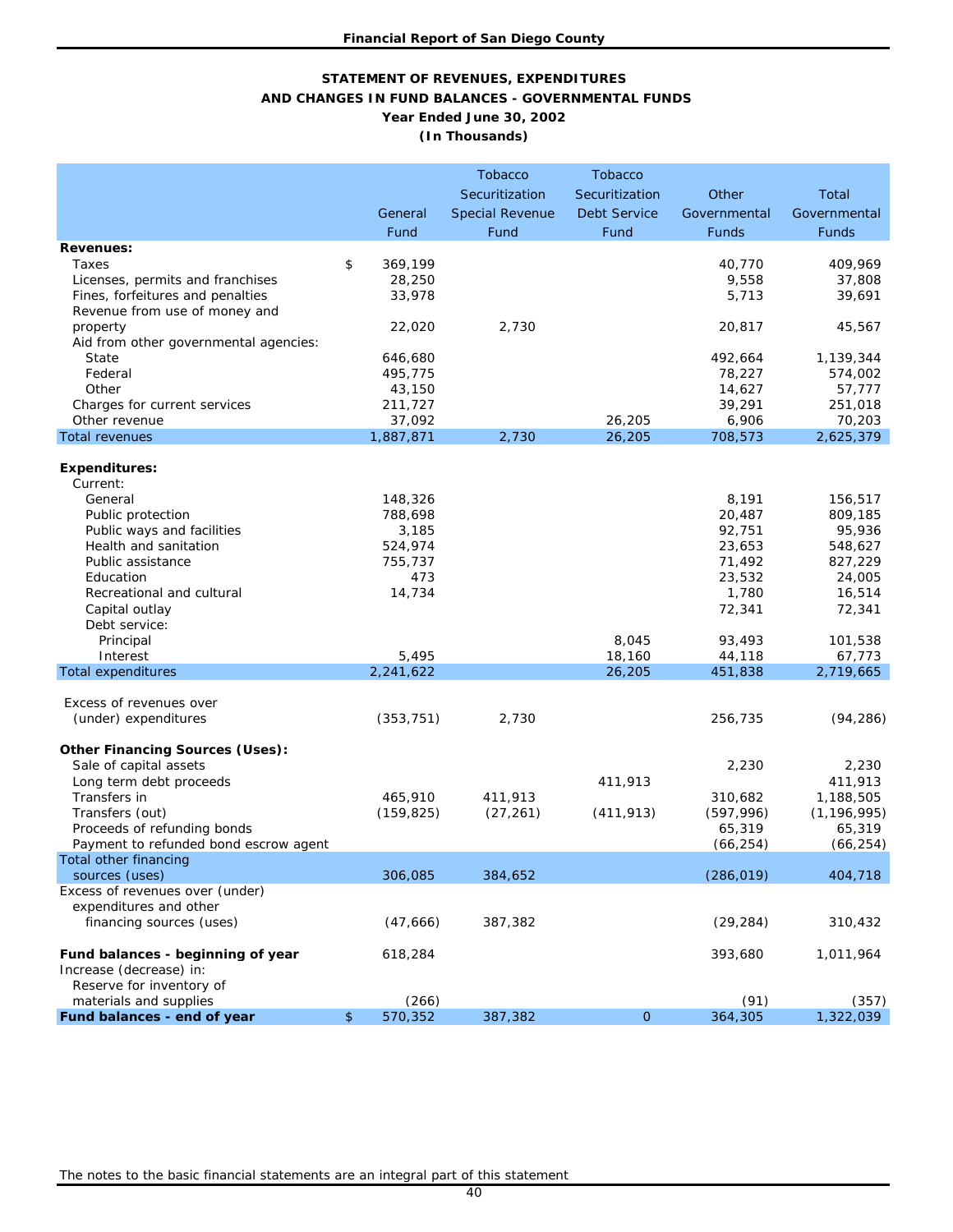#### **Year Ended June 30, 2002 (In Thousands) RECONCILIATION OF THE STATEMENT OF REVENUES, EXPENDITURES, AND CHANGES IN FUND BALANCES OF GOVERNMENTAL FUNDS TO THE STATEMENT OF ACTIVITIES**

| Net change in fund balances-total governmental funds                                                                                                                                                                                                                                                                                                                                                                                                                                                                                                                                                                    | \$310,432  |
|-------------------------------------------------------------------------------------------------------------------------------------------------------------------------------------------------------------------------------------------------------------------------------------------------------------------------------------------------------------------------------------------------------------------------------------------------------------------------------------------------------------------------------------------------------------------------------------------------------------------------|------------|
| Long-term revenues are not available as current resources, and therefore are not reported as<br>revenue in the governmental funds. This decrease in revenue is the fiscal year 2001-02<br>affect of the reduction in deferred revenue.                                                                                                                                                                                                                                                                                                                                                                                  | (2,992)    |
| Governmental funds accrue property tax revenue which is deemed collectible whithin sixty days.<br>However, in the statement of activities, the total amount should be accrued.                                                                                                                                                                                                                                                                                                                                                                                                                                          | 2,943      |
| The proceeds from the sale of land and structures are reported as revenue (as a special item) in<br>the governmental funds. However, the cost of the land and structure sold is removed from the<br>capital assets account in the statement of net assets and offset against the sales proceeds resulting<br>in a "gain on sale of Capital Assets" in the statement of activities. Thus, more revenue is reported<br>in the governmental funds than gain in the statement of activities.                                                                                                                                | (1, 176)   |
| When capital assets that are to be used in governmental activities are purchased or constructed,<br>the resources expended for those assets are reported as expenditures in governmental funds.<br>However, in the statement of activities, the cost of those assets is allocated over their estimated<br>useful lives and reported as depreciation expense. As a result, fund balance decreases by the<br>depreciation expense charged for the year.                                                                                                                                                                   | (21, 299)  |
| Internal service funds are used by management to charge the costs of certain activities, such as<br>insurance and telecommunications, to individual funds. The adjustments for internal service funds<br>"close" those funds by charging additional amounts to participating governmental activities to<br>completely cover the internal service fund's costs for the year.                                                                                                                                                                                                                                             | 6,887      |
| Bond proceeds are reported as financing sources in governmental funds and thus contribute to the<br>change in fund balance. In the government-wide statements however, issuing debt increases<br>long-term liabilities in the statement of net assets and does not effect the statement of activities.                                                                                                                                                                                                                                                                                                                  | (438, 617) |
| Repayment of bond principal is reported as an expenditure in governmental funds and, thus, has<br>the effect of reducing fund balance because current financial resources have been used. For the<br>County as a whole, however, the principal payments reduce the liabilities in the statement of net<br>assets and do not result in an expense in the statement of activities. The County's long term debt<br>was reduced by the amount of principal payments made to bond holders.                                                                                                                                   | 109,400    |
| Repayment of capital lease principal payments are reported as an expenditure in government funds<br>and, thus has the net effect of reducing fund balance because current financial resources have been<br>used. For the County as a whole, however, the principal payments reduce the liabilities in the<br>statement of net assets and do not result in an expense in the statement of activities. The County's<br>capital lease obligation was reduced in two ways. Principal payments were made to the lessees and<br>principal payments were made to an escrow agent to refund a capital lease with a general bond | 31,150     |
| instrument.<br>Interest expense in the statement of activities differs from the amount reported in governmental                                                                                                                                                                                                                                                                                                                                                                                                                                                                                                         |            |
| funds because interest was calculated for bonds and notes payable and amortization of bond<br>discounts, and premiums which are expended within the fund statements.                                                                                                                                                                                                                                                                                                                                                                                                                                                    | (765)      |
| Reserve for inventory of materials and supplies                                                                                                                                                                                                                                                                                                                                                                                                                                                                                                                                                                         | (357)      |
| Change in net assets of governmental activities                                                                                                                                                                                                                                                                                                                                                                                                                                                                                                                                                                         | (\$4,394)  |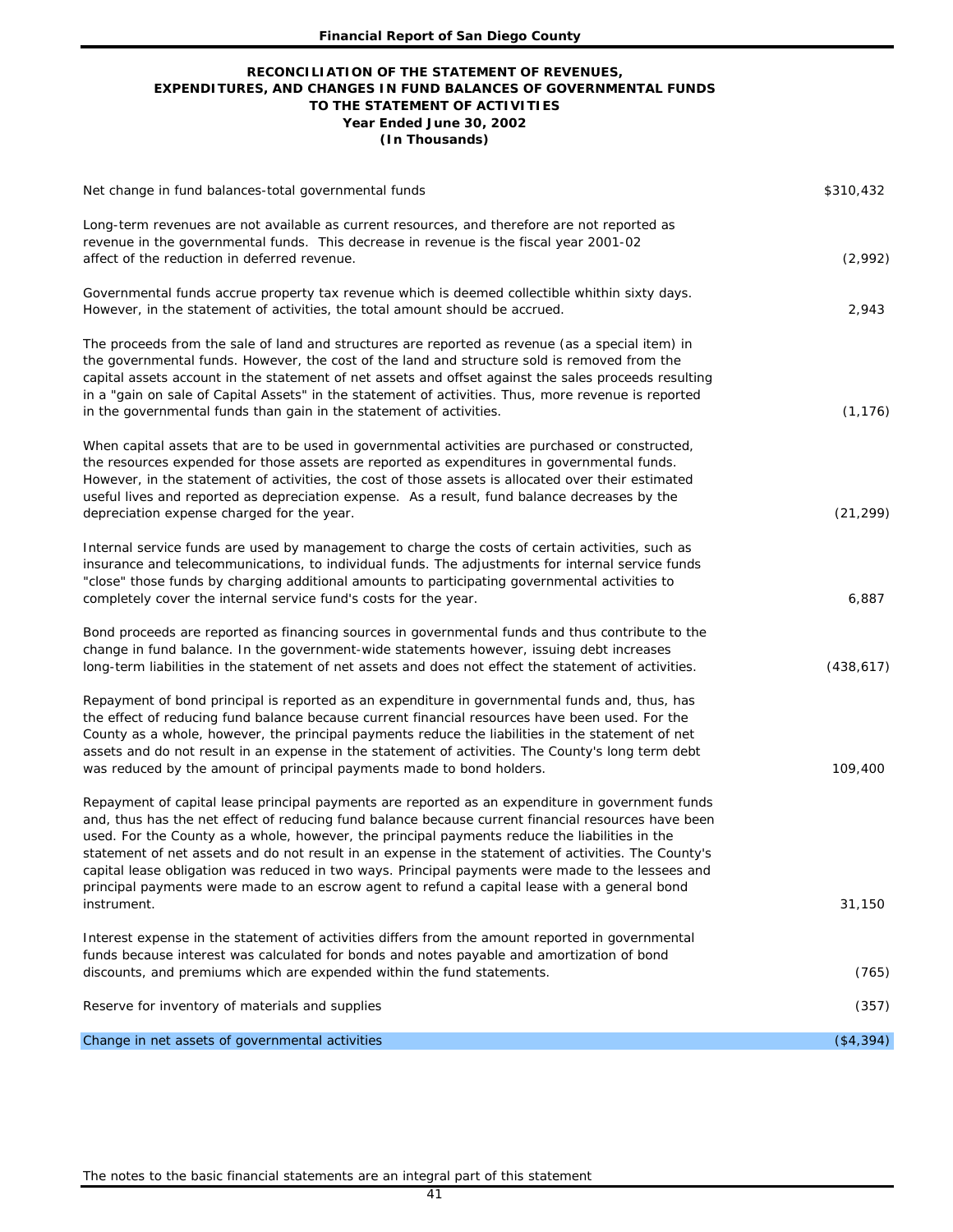# **June 30, 2002 (In Thousands) STATEMENT OF NET ASSETS PROPRIETARY FUNDS**

|                                                 |               | <b>Enterprise Funds</b> |        |         |  |  |
|-------------------------------------------------|---------------|-------------------------|--------|---------|--|--|
|                                                 |               |                         | Liquid |         |  |  |
|                                                 |               | Airport                 | Waste  | Transit |  |  |
| <b>ASSETS</b>                                   |               |                         |        |         |  |  |
| Current assets:                                 |               |                         |        |         |  |  |
| Equity in pooled cash and investments           | \$            | 462                     | 1,490  | 3,131   |  |  |
| Cash with fiscal agent                          |               |                         |        |         |  |  |
| Collections in transit                          |               | 5                       |        | 1       |  |  |
| Imprest cash                                    |               | 1                       | 1      |         |  |  |
| Accounts and notes receivable                   |               | 5,906                   | 1      | 615     |  |  |
| Due from other funds                            |               | 622                     | 609    | 44      |  |  |
| Advances to other funds                         |               | 9,637                   |        |         |  |  |
| Inventory of materials and supplies             |               | 69                      | 38     |         |  |  |
| Other current assets                            |               |                         |        |         |  |  |
| <b>Total current assets</b>                     |               | 16,702                  | 2,139  | 3,791   |  |  |
| Capital assets:                                 |               |                         |        |         |  |  |
| Land                                            |               | 6,401                   | 20     |         |  |  |
| Construction in progress                        |               | 6,734                   |        |         |  |  |
| Buildings and equipment                         |               | 28,715                  | 898    |         |  |  |
| Infrastructure                                  |               |                         |        |         |  |  |
| Less accumulated depreciation                   |               | (17, 425)               | (430)  |         |  |  |
| <b>Total noncurrent assets</b>                  |               | 24,425                  | 488    |         |  |  |
| <b>Total assets</b>                             |               | 41,127                  | 2,627  | 3,791   |  |  |
| <b>LIABILITIES</b>                              |               |                         |        |         |  |  |
| <b>Current liabilities:</b>                     |               |                         |        |         |  |  |
| Accounts payable                                |               | 1,866                   | 4      | 3,624   |  |  |
| Accrued payroll                                 |               | 72                      | 89     |         |  |  |
| <b>Accrued interest</b>                         |               |                         |        |         |  |  |
| Due to other funds                              |               | 351                     | 86     | 167     |  |  |
| Claims and judgements                           |               |                         |        |         |  |  |
| Advances from other funds                       |               |                         |        |         |  |  |
| Compensated absences                            |               | 10                      | 18     |         |  |  |
| Deferred revenue                                |               | 12                      |        |         |  |  |
| Bonds, notes and loans payable                  |               |                         |        |         |  |  |
| <b>Total current liabilities</b>                |               | 2,311                   | 197    | 3,791   |  |  |
| Noncurrent liabilities:                         |               |                         |        |         |  |  |
| Compensated absences                            |               | 92                      | 157    |         |  |  |
| Claims and judgments                            |               |                         |        |         |  |  |
| Bonds, notes and loans payable                  |               |                         |        |         |  |  |
| Total long-term liabilities                     |               | 92                      | 157    |         |  |  |
| <b>Total liabilities</b>                        |               | 2,403                   | 354    | 3,791   |  |  |
| <b>NET ASSETS</b>                               |               |                         |        |         |  |  |
| Invested in capital assets, net of related debt |               | 24,425                  | 488    |         |  |  |
| Restricted for:                                 |               |                         |        |         |  |  |
| Capital projects                                |               |                         |        |         |  |  |
| Other purposes                                  |               |                         |        |         |  |  |
| Unrestricted (deficit)                          |               | 14,299                  | 1,785  |         |  |  |
| Total net assets                                | $\frac{1}{2}$ | 38,724                  | 2,273  |         |  |  |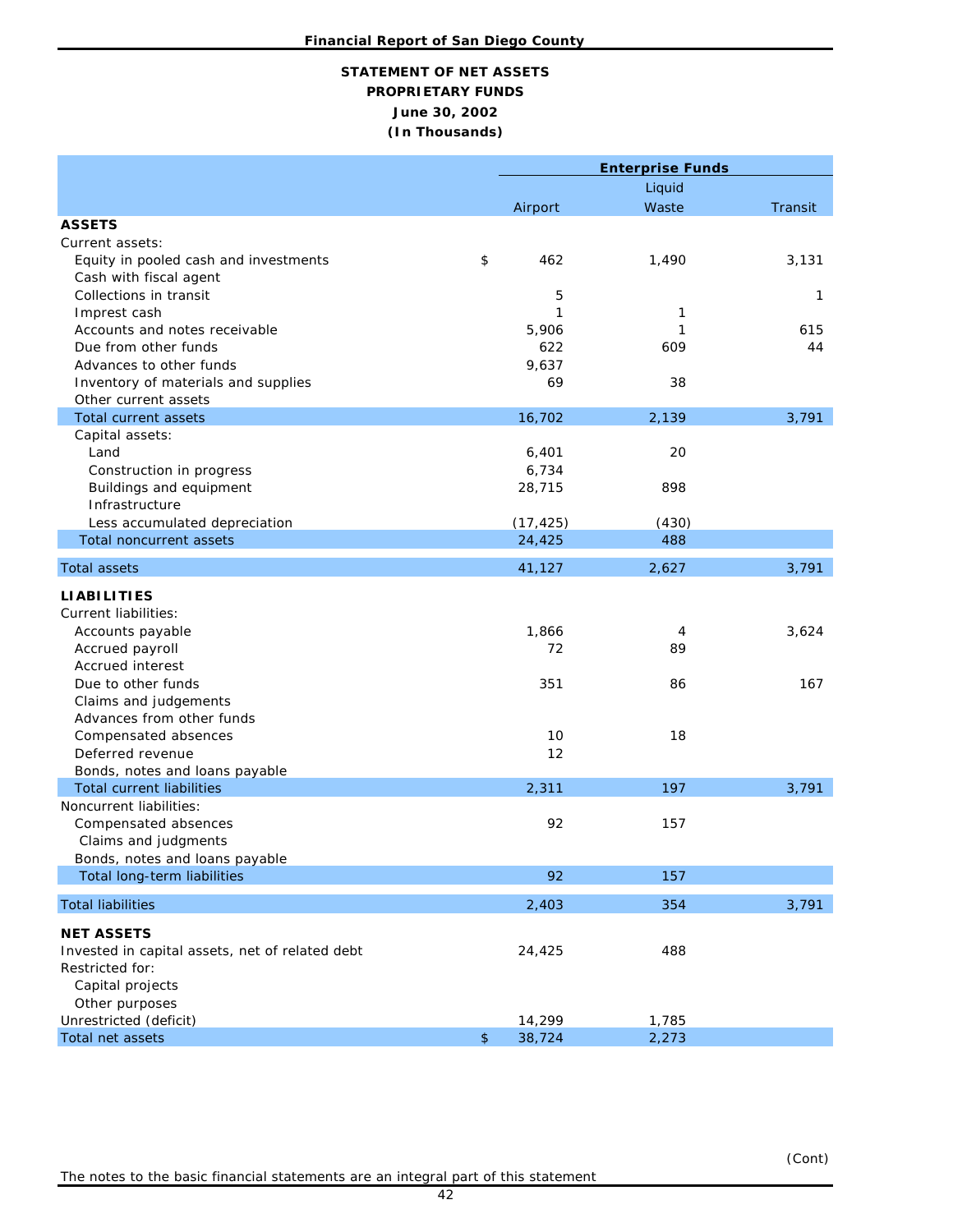# **June 30, 2002 (In Thousands) STATEMENT OF NET ASSETS PROPRIETARY FUNDS**

|                                                                           |                         |                 | (Cont)         |
|---------------------------------------------------------------------------|-------------------------|-----------------|----------------|
|                                                                           | <b>Enterprise Funds</b> | <b>Internal</b> |                |
|                                                                           | Sanitation              |                 | <b>Service</b> |
|                                                                           | <b>Districts</b>        | Total           | <b>Funds</b>   |
| <b>ASSETS</b>                                                             |                         |                 |                |
| Current assets:                                                           |                         |                 |                |
| Equity in pooled cash and investments                                     | \$<br>62,860            | 67,943          | 147,779        |
| Cash with fiscal agent                                                    |                         |                 | 46,618         |
| Collections in transit                                                    | 20                      | 26              | 458            |
| Imprest cash                                                              |                         | 2               | 208            |
| Accounts and notes receivable                                             |                         | 6,522           | 3,724          |
| Due from other funds                                                      | 476                     | 1,751           | 25,492         |
| Advances to other funds                                                   | 135                     | 9,772           | 259            |
| Inventory of materials and supplies                                       |                         | 107             | 1,919          |
| Other current assets                                                      |                         |                 | 13             |
| Total current assets                                                      | 63,491                  | 86,123          | 226,470        |
| Capital assets:                                                           |                         |                 |                |
| Land                                                                      | 1,069                   | 7,490           |                |
| Construction in progress                                                  | 443                     | 7,177           | 37,626         |
| Buildings and equipment                                                   | 2,181                   | 31,794          | 93,377         |
| Infrastructure                                                            | 62,238                  | 62,238          |                |
| Less accumulated depreciation                                             | (24, 473)               | (42, 328)       | (42, 529)      |
| Total noncurrent assets                                                   | 41,458                  | 66,371          | 88,474         |
| <b>Total assets</b>                                                       | 104,949                 | 152,494         | 314,944        |
|                                                                           |                         |                 |                |
| <b>LIABILITIES</b>                                                        |                         |                 |                |
| <b>Current liabilities:</b>                                               |                         |                 |                |
| Accounts payable                                                          | 180                     | 5,674           | 57,981         |
| Accrued payroll<br>Accrued interest                                       |                         | 161             | 971<br>1       |
|                                                                           |                         |                 |                |
| Due to other funds                                                        | 473                     | 1,077           | 60,021         |
| Claims and judgements<br>Advances from other funds                        | 296                     | 296             | 32,760         |
|                                                                           |                         | 28              | 198            |
| Compensated absences<br>Deferred revenue                                  |                         | 12              |                |
| Bonds, notes and loans payable                                            | 5                       | 5               | 2,695          |
| Total current liabilities                                                 | 954                     | 7,253           | 154,627        |
| Noncurrent liabilities:                                                   |                         |                 |                |
| Compensated absences                                                      |                         | 249             | 1,783          |
| Claims and judgments                                                      |                         |                 | 65,034         |
| Bonds, notes and loans payable                                            | 195                     | 195             | 860            |
| Total long-term liabilities                                               | 195                     | 444             | 67,677         |
|                                                                           |                         |                 |                |
| <b>Total liabilities</b>                                                  | 1,149                   | 7,697           | 222,304        |
| <b>NET ASSETS</b>                                                         |                         |                 |                |
| Invested in capital assets, net of related debt                           | 41,113                  | 66,026          | 87,523         |
| Restricted for:                                                           |                         |                 |                |
| Capital projects                                                          | 34,151                  | 34,151          |                |
| Other purposes                                                            |                         |                 | 267            |
| Unrestricted (deficit)                                                    | 28,536                  | 44,620          | 4,850          |
| Total net assets                                                          | 103,800<br>\$           | 144,797         | 92,640         |
| Some amounts reported for business-type activities in the statement of    |                         |                 |                |
| net assets are different because certain internal service fund assets and |                         |                 |                |
| liabilities are included with business-type activities                    |                         | (125)           |                |
| Net assets of business-type activities                                    |                         | 144,672<br>\$   |                |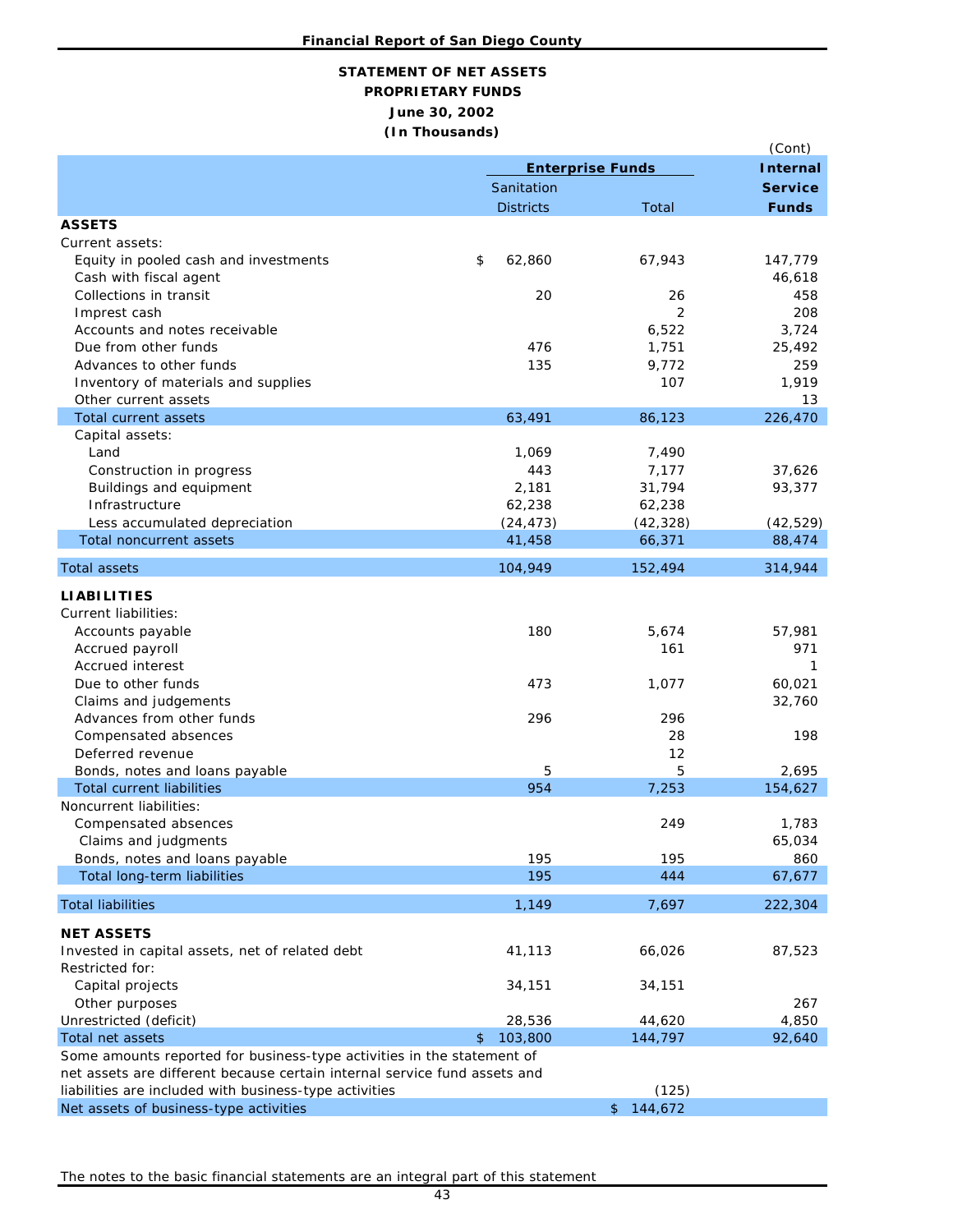## **PROPRIETARY FUNDS Year Ended June 30, 2002 STATEMENT OF REVENUES, EXPENSES, AND CHANGES IN FUND NET ASSETS (In Thousands)**

|                                                          |              | <b>Enterprise Funds</b> |          |
|----------------------------------------------------------|--------------|-------------------------|----------|
|                                                          |              | Liquid                  |          |
|                                                          | Airport      | Waste                   | Transit  |
| <b>OPERATING REVENUES</b>                                |              |                         |          |
| Charges for services                                     | \$<br>5,479  | 4,106                   | 17,047   |
| Miscellaneous                                            |              |                         |          |
| Total operating revenue                                  | 5,479        | 4,106                   | 17,047   |
|                                                          |              |                         |          |
| <b>OPERATING EXPENSES</b>                                |              |                         |          |
| <b>Salaries</b>                                          | 1,909        | 2,378                   |          |
| Repairs and maintenance                                  | 236          | 108                     | 376      |
| Equipment rental                                         | 153          | 267                     |          |
| Sewage processing                                        |              |                         |          |
| Contracted services                                      | 2,773        | 748                     | 14,761   |
| Depreciation                                             | 2,118        | 30                      | 1,059    |
| <b>Utilities</b>                                         | 137          |                         | 1        |
| Cost of material                                         |              |                         |          |
| Claims and judgements                                    |              |                         |          |
| Fuel                                                     |              |                         |          |
| Other operating expenses                                 | 635          | 279                     | 773      |
| Total operating expenses                                 | 7,961        | 3,810                   | 16,970   |
| Operating income (loss)                                  | (2, 482)     | 296                     | 77       |
| NONOPERATING REVENUES (EXPENSES)                         |              |                         |          |
| Interest and dividends                                   | 173          | 135                     | 94       |
| Grants                                                   | 5,763        |                         |          |
| Interest expense                                         |              |                         |          |
|                                                          |              |                         |          |
| Other nonoperating revenue<br>Interest on long-term debt |              |                         |          |
|                                                          | (241)        |                         | (4, 494) |
| Loss on disposal of equipment<br>Other                   |              |                         |          |
| Total nonoperating revenues (expenses)                   | 5,695        | 135                     | (4, 400) |
|                                                          |              |                         |          |
| Income (loss) before contributions and transfers         | 3,213        | 431                     | (4, 323) |
| Capital contributions                                    |              | 445                     |          |
| Transfers in                                             | 502          | $\overline{7}$          |          |
| Transfers (out)                                          | (904)        | (124)                   |          |
| Change in net assets                                     | 2,811        | 759                     | (4, 323) |
| Total net assets--beginning                              | 35,913       | 1,514                   | 4,323    |
| Total net assets--ending                                 | \$<br>38,724 | 2,273                   |          |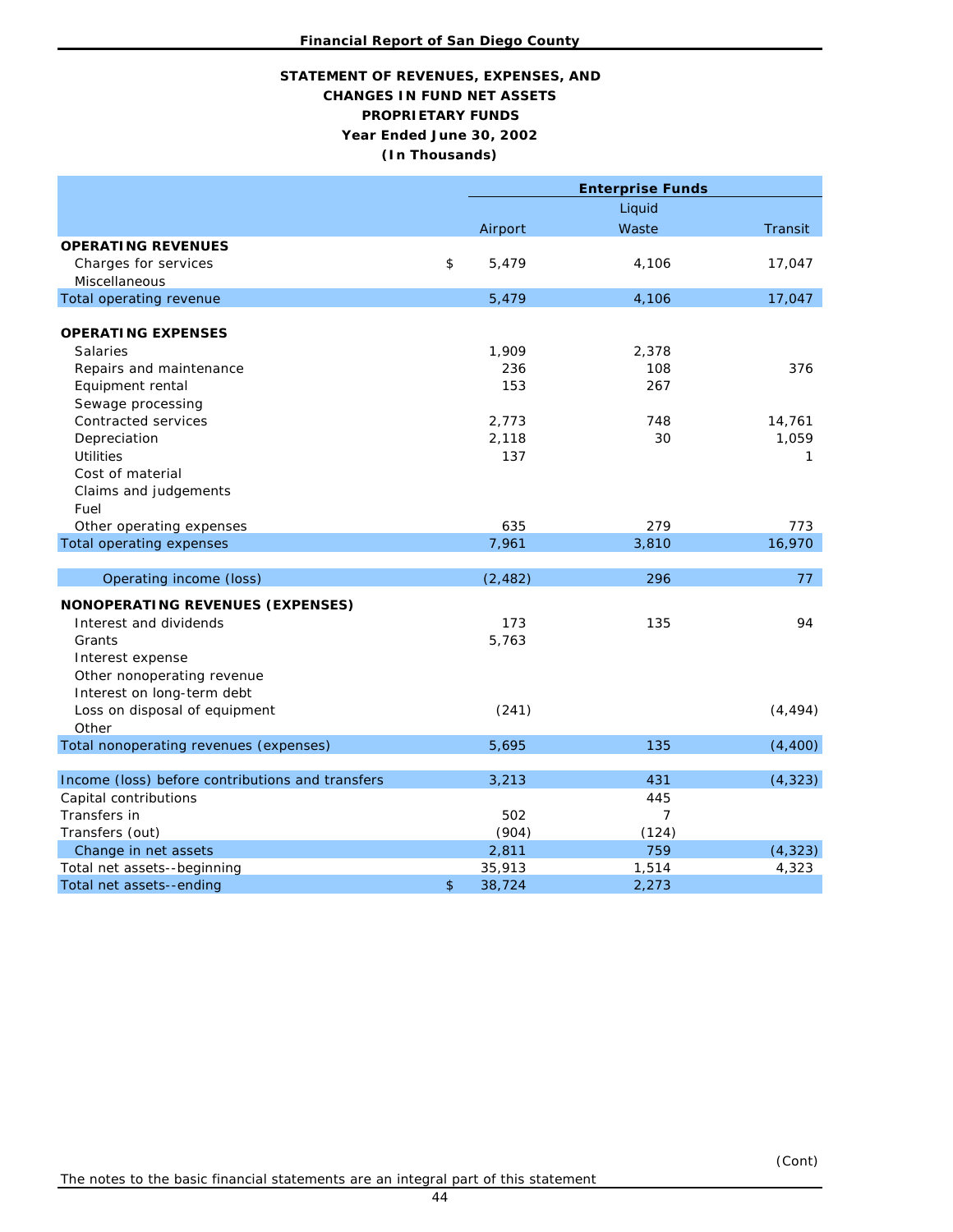# **STATEMENT OF REVENUES, EXPENSES, AND CHANGES IN FUND NET ASSETS PROPRIETARY FUNDS Year Ended June 30, 2002 (In Thousands)**

|                                                  |                         |          | (Cont)         |
|--------------------------------------------------|-------------------------|----------|----------------|
|                                                  | <b>Enterprise Funds</b> |          |                |
|                                                  | Sanitation              |          | <b>Service</b> |
|                                                  | <b>Districts</b>        | Total    | <b>Funds</b>   |
| <b>OPERATING REVENUES</b>                        |                         |          |                |
| Charges for services                             | \$<br>15,713            | 42,345   | 289,850        |
| Miscellaneous                                    |                         |          | 2,478          |
| Total operating revenue                          | 15,713                  | 42,345   | 292,328        |
|                                                  |                         |          |                |
| <b>OPERATING EXPENSES</b>                        |                         |          |                |
| <b>Salaries</b>                                  |                         | 4,287    | 24,339         |
| Repairs and maintenance                          | 2,011                   | 2,731    | 30,635         |
| Equipment rental                                 |                         | 420      | 1,433          |
| Sewage processing                                | 10,706                  | 10,706   |                |
| Contracted services                              |                         | 18,282   | 118,800        |
| Depreciation                                     | 1,293                   | 4,500    | 8,074          |
| <b>Utilities</b>                                 |                         | 138      | 17,361         |
| Cost of material                                 |                         |          | 44,063         |
| Claims and judgement                             |                         |          | 46,344         |
| Fuel                                             |                         |          | 3,956          |
| Other operating expenses                         | 1,278                   | 2,965    | 7,280          |
| <b>Total Operating expenses</b>                  | 15,288                  | 44,029   | 302,285        |
| Operating income (loss)                          | 425                     | (1,684)  | (9, 957)       |
| NONOPERATING REVENUES (EXPENSES)                 |                         |          |                |
| Interest                                         | 2,286                   | 2,688    | 2,602          |
| Grants                                           |                         | 5,763    |                |
| Interest expense                                 | (16)                    | (16)     |                |
| Other nonoperating revenue                       | 6                       | 6        |                |
| Interest on long-term debt                       |                         |          | (233)          |
| Loss on disposal of equipment                    | (410)                   | (5, 145) | (3, 315)       |
| Other                                            | (2)                     | (2)      |                |
| Total nonoperating revenues (expenses)           | 1,864                   | 3,294    | (946)          |
|                                                  |                         |          |                |
| Income (loss) before contributions and transfers | 2,289                   | 1,610    | (10, 903)      |
| Capital contributions                            | 56                      | 501      | 8,816          |
| Transfers in                                     | 192                     | 701      | 12,314         |
| Transfers (out)                                  | (32)                    | (1,060)  | (3, 465)       |
| Change in net assets                             | 2,505                   | 1,752    | 6,762          |
| Total net assets--beginning                      | 101,295                 |          | 85,878         |
| Total net assets--ending                         | \$<br>103,800           |          | 92,640         |

| Some amounts reported for business-type activities in the statement of |       |  |
|------------------------------------------------------------------------|-------|--|
| activities are different because the net revenue (expense) of certain  |       |  |
| internal service funds are reported with business-type activities.     | (125) |  |
| Change in net assets of business-type activities                       | 1.627 |  |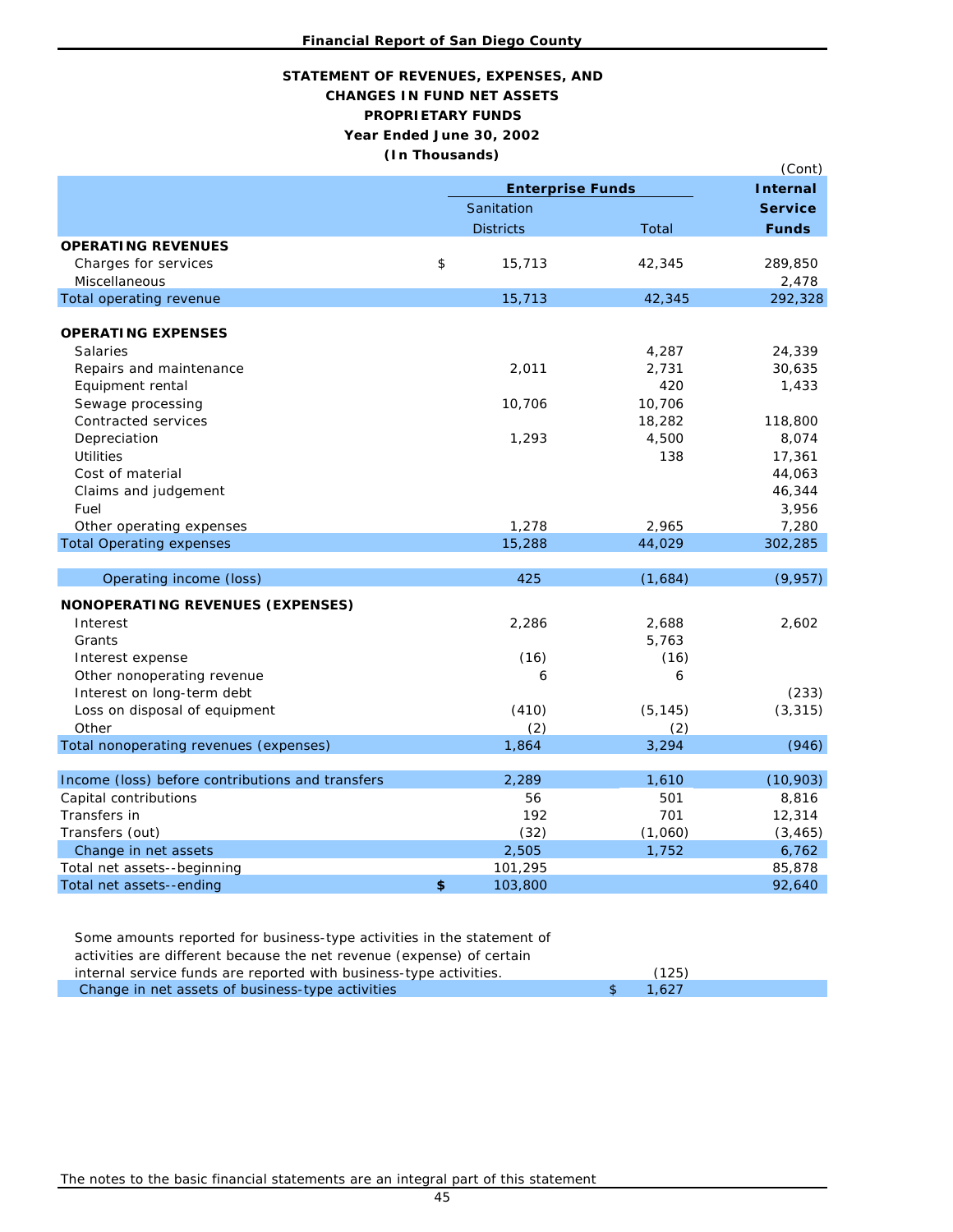#### **(In Thousands) STATEMENT OF CASH FLOWS PROPRIETARY FUNDS June 30,2002**

| Airports<br>Waste<br>Transit<br>Cash flows from operating activities:<br>\$<br>3,836<br>Cash received from customers<br>4,439<br>15,179<br>Cash received from other funds<br>(1, 844)<br>(12, 280)<br>Cash payments to suppliers<br>(244)<br>(1,909)<br>Cash payments to employees<br>(2, 361)<br>(1, 744)<br>(1, 462)<br>Cash payments to other funds<br>(1, 206)<br>Net cash provided to operating activities<br>(1,058)<br>25<br>1,437<br>Cash flows from non-capital financing activities:<br>Property taxes<br>Transfers from (to) other funds<br>(402)<br>(117)<br>Advances from (to) other funds<br>(402)<br>(117)<br>Net cash used for non-capital financing activities<br>Cash flows from capital and related<br>Financing activities:<br>Loans from other funds<br>(90)<br>Loan to other funds<br>15<br>1,167<br>Grant revenue<br>(1, 284)<br>Acquisition of capital assets<br>(5,822)<br>Payment to suppliers<br>1,386<br>Capital contributions<br>Proceeds from sale of equipment<br>43<br>Principal paid on long-term debt<br>Interest paid on long-term debt<br>Net cash used for capital and<br>related financing activities<br>(3, 344)<br>(1, 241)<br>Cash flows from investing activities:<br>220<br>Interest<br>155<br>113<br>Net increase (decrease) in cash & cash equivalents<br>(4,584)<br>63<br>309<br>5,052<br>1,428<br>2,823<br>Cash and cash equivalents - beginning of year<br>3,132<br>468<br>1,491<br>Cash and cash equivalents - end of year<br>Reconciliation of operating income:<br>Operating income (loss)<br>(2, 482)<br>296<br>77<br>Adjustments to reconcile:<br>Inc (dec) in compensated absences<br>(8)<br>7<br>12<br>Inc (dec) in accrued payroll<br>9<br>39<br>Inc (dec) in due to other funds<br>(56)<br>102<br>2,067<br>Inc (dec) in accounts payable<br>302<br>(1)<br>Inc (dec) in claims and judgements<br>(1, 204)<br>Dec (inc) in accounts receivable<br>26<br>(339)<br>Dec (inc) in inventory<br>8<br>3<br>Dec (inc) in deferred credits<br>(1, 505)<br>Dec (inc) in due from other funds<br>(297)<br>167<br>(24)<br>(2)<br>Dec (inc) in due from other funds-loans<br>Depreciation<br>2,118<br>30<br>1,059<br>Net cash provided by operating activities<br>$\mathfrak{S}$<br>25<br>(1,058)<br>1,437<br>Non-cash investing, capital financing activities:<br>Accrued interest<br>48<br>20<br>19 |  | <b>Enterprise Funds</b> |        |  |  |
|--------------------------------------------------------------------------------------------------------------------------------------------------------------------------------------------------------------------------------------------------------------------------------------------------------------------------------------------------------------------------------------------------------------------------------------------------------------------------------------------------------------------------------------------------------------------------------------------------------------------------------------------------------------------------------------------------------------------------------------------------------------------------------------------------------------------------------------------------------------------------------------------------------------------------------------------------------------------------------------------------------------------------------------------------------------------------------------------------------------------------------------------------------------------------------------------------------------------------------------------------------------------------------------------------------------------------------------------------------------------------------------------------------------------------------------------------------------------------------------------------------------------------------------------------------------------------------------------------------------------------------------------------------------------------------------------------------------------------------------------------------------------------------------------------------------------------------------------------------------------------------------------------------------------------------------------------------------------------------------------------------------------------------------------------------------------------------------------------------------------------------------------------------------------------------------------------------------------------------------------------------------------------------------------------------------------------------------------------|--|-------------------------|--------|--|--|
|                                                                                                                                                                                                                                                                                                                                                                                                                                                                                                                                                                                                                                                                                                                                                                                                                                                                                                                                                                                                                                                                                                                                                                                                                                                                                                                                                                                                                                                                                                                                                                                                                                                                                                                                                                                                                                                                                                                                                                                                                                                                                                                                                                                                                                                                                                                                                  |  |                         | Liquid |  |  |
|                                                                                                                                                                                                                                                                                                                                                                                                                                                                                                                                                                                                                                                                                                                                                                                                                                                                                                                                                                                                                                                                                                                                                                                                                                                                                                                                                                                                                                                                                                                                                                                                                                                                                                                                                                                                                                                                                                                                                                                                                                                                                                                                                                                                                                                                                                                                                  |  |                         |        |  |  |
|                                                                                                                                                                                                                                                                                                                                                                                                                                                                                                                                                                                                                                                                                                                                                                                                                                                                                                                                                                                                                                                                                                                                                                                                                                                                                                                                                                                                                                                                                                                                                                                                                                                                                                                                                                                                                                                                                                                                                                                                                                                                                                                                                                                                                                                                                                                                                  |  |                         |        |  |  |
|                                                                                                                                                                                                                                                                                                                                                                                                                                                                                                                                                                                                                                                                                                                                                                                                                                                                                                                                                                                                                                                                                                                                                                                                                                                                                                                                                                                                                                                                                                                                                                                                                                                                                                                                                                                                                                                                                                                                                                                                                                                                                                                                                                                                                                                                                                                                                  |  |                         |        |  |  |
|                                                                                                                                                                                                                                                                                                                                                                                                                                                                                                                                                                                                                                                                                                                                                                                                                                                                                                                                                                                                                                                                                                                                                                                                                                                                                                                                                                                                                                                                                                                                                                                                                                                                                                                                                                                                                                                                                                                                                                                                                                                                                                                                                                                                                                                                                                                                                  |  |                         |        |  |  |
|                                                                                                                                                                                                                                                                                                                                                                                                                                                                                                                                                                                                                                                                                                                                                                                                                                                                                                                                                                                                                                                                                                                                                                                                                                                                                                                                                                                                                                                                                                                                                                                                                                                                                                                                                                                                                                                                                                                                                                                                                                                                                                                                                                                                                                                                                                                                                  |  |                         |        |  |  |
|                                                                                                                                                                                                                                                                                                                                                                                                                                                                                                                                                                                                                                                                                                                                                                                                                                                                                                                                                                                                                                                                                                                                                                                                                                                                                                                                                                                                                                                                                                                                                                                                                                                                                                                                                                                                                                                                                                                                                                                                                                                                                                                                                                                                                                                                                                                                                  |  |                         |        |  |  |
|                                                                                                                                                                                                                                                                                                                                                                                                                                                                                                                                                                                                                                                                                                                                                                                                                                                                                                                                                                                                                                                                                                                                                                                                                                                                                                                                                                                                                                                                                                                                                                                                                                                                                                                                                                                                                                                                                                                                                                                                                                                                                                                                                                                                                                                                                                                                                  |  |                         |        |  |  |
|                                                                                                                                                                                                                                                                                                                                                                                                                                                                                                                                                                                                                                                                                                                                                                                                                                                                                                                                                                                                                                                                                                                                                                                                                                                                                                                                                                                                                                                                                                                                                                                                                                                                                                                                                                                                                                                                                                                                                                                                                                                                                                                                                                                                                                                                                                                                                  |  |                         |        |  |  |
|                                                                                                                                                                                                                                                                                                                                                                                                                                                                                                                                                                                                                                                                                                                                                                                                                                                                                                                                                                                                                                                                                                                                                                                                                                                                                                                                                                                                                                                                                                                                                                                                                                                                                                                                                                                                                                                                                                                                                                                                                                                                                                                                                                                                                                                                                                                                                  |  |                         |        |  |  |
|                                                                                                                                                                                                                                                                                                                                                                                                                                                                                                                                                                                                                                                                                                                                                                                                                                                                                                                                                                                                                                                                                                                                                                                                                                                                                                                                                                                                                                                                                                                                                                                                                                                                                                                                                                                                                                                                                                                                                                                                                                                                                                                                                                                                                                                                                                                                                  |  |                         |        |  |  |
|                                                                                                                                                                                                                                                                                                                                                                                                                                                                                                                                                                                                                                                                                                                                                                                                                                                                                                                                                                                                                                                                                                                                                                                                                                                                                                                                                                                                                                                                                                                                                                                                                                                                                                                                                                                                                                                                                                                                                                                                                                                                                                                                                                                                                                                                                                                                                  |  |                         |        |  |  |
|                                                                                                                                                                                                                                                                                                                                                                                                                                                                                                                                                                                                                                                                                                                                                                                                                                                                                                                                                                                                                                                                                                                                                                                                                                                                                                                                                                                                                                                                                                                                                                                                                                                                                                                                                                                                                                                                                                                                                                                                                                                                                                                                                                                                                                                                                                                                                  |  |                         |        |  |  |
|                                                                                                                                                                                                                                                                                                                                                                                                                                                                                                                                                                                                                                                                                                                                                                                                                                                                                                                                                                                                                                                                                                                                                                                                                                                                                                                                                                                                                                                                                                                                                                                                                                                                                                                                                                                                                                                                                                                                                                                                                                                                                                                                                                                                                                                                                                                                                  |  |                         |        |  |  |
|                                                                                                                                                                                                                                                                                                                                                                                                                                                                                                                                                                                                                                                                                                                                                                                                                                                                                                                                                                                                                                                                                                                                                                                                                                                                                                                                                                                                                                                                                                                                                                                                                                                                                                                                                                                                                                                                                                                                                                                                                                                                                                                                                                                                                                                                                                                                                  |  |                         |        |  |  |
|                                                                                                                                                                                                                                                                                                                                                                                                                                                                                                                                                                                                                                                                                                                                                                                                                                                                                                                                                                                                                                                                                                                                                                                                                                                                                                                                                                                                                                                                                                                                                                                                                                                                                                                                                                                                                                                                                                                                                                                                                                                                                                                                                                                                                                                                                                                                                  |  |                         |        |  |  |
|                                                                                                                                                                                                                                                                                                                                                                                                                                                                                                                                                                                                                                                                                                                                                                                                                                                                                                                                                                                                                                                                                                                                                                                                                                                                                                                                                                                                                                                                                                                                                                                                                                                                                                                                                                                                                                                                                                                                                                                                                                                                                                                                                                                                                                                                                                                                                  |  |                         |        |  |  |
|                                                                                                                                                                                                                                                                                                                                                                                                                                                                                                                                                                                                                                                                                                                                                                                                                                                                                                                                                                                                                                                                                                                                                                                                                                                                                                                                                                                                                                                                                                                                                                                                                                                                                                                                                                                                                                                                                                                                                                                                                                                                                                                                                                                                                                                                                                                                                  |  |                         |        |  |  |
|                                                                                                                                                                                                                                                                                                                                                                                                                                                                                                                                                                                                                                                                                                                                                                                                                                                                                                                                                                                                                                                                                                                                                                                                                                                                                                                                                                                                                                                                                                                                                                                                                                                                                                                                                                                                                                                                                                                                                                                                                                                                                                                                                                                                                                                                                                                                                  |  |                         |        |  |  |
|                                                                                                                                                                                                                                                                                                                                                                                                                                                                                                                                                                                                                                                                                                                                                                                                                                                                                                                                                                                                                                                                                                                                                                                                                                                                                                                                                                                                                                                                                                                                                                                                                                                                                                                                                                                                                                                                                                                                                                                                                                                                                                                                                                                                                                                                                                                                                  |  |                         |        |  |  |
|                                                                                                                                                                                                                                                                                                                                                                                                                                                                                                                                                                                                                                                                                                                                                                                                                                                                                                                                                                                                                                                                                                                                                                                                                                                                                                                                                                                                                                                                                                                                                                                                                                                                                                                                                                                                                                                                                                                                                                                                                                                                                                                                                                                                                                                                                                                                                  |  |                         |        |  |  |
|                                                                                                                                                                                                                                                                                                                                                                                                                                                                                                                                                                                                                                                                                                                                                                                                                                                                                                                                                                                                                                                                                                                                                                                                                                                                                                                                                                                                                                                                                                                                                                                                                                                                                                                                                                                                                                                                                                                                                                                                                                                                                                                                                                                                                                                                                                                                                  |  |                         |        |  |  |
|                                                                                                                                                                                                                                                                                                                                                                                                                                                                                                                                                                                                                                                                                                                                                                                                                                                                                                                                                                                                                                                                                                                                                                                                                                                                                                                                                                                                                                                                                                                                                                                                                                                                                                                                                                                                                                                                                                                                                                                                                                                                                                                                                                                                                                                                                                                                                  |  |                         |        |  |  |
|                                                                                                                                                                                                                                                                                                                                                                                                                                                                                                                                                                                                                                                                                                                                                                                                                                                                                                                                                                                                                                                                                                                                                                                                                                                                                                                                                                                                                                                                                                                                                                                                                                                                                                                                                                                                                                                                                                                                                                                                                                                                                                                                                                                                                                                                                                                                                  |  |                         |        |  |  |
|                                                                                                                                                                                                                                                                                                                                                                                                                                                                                                                                                                                                                                                                                                                                                                                                                                                                                                                                                                                                                                                                                                                                                                                                                                                                                                                                                                                                                                                                                                                                                                                                                                                                                                                                                                                                                                                                                                                                                                                                                                                                                                                                                                                                                                                                                                                                                  |  |                         |        |  |  |
|                                                                                                                                                                                                                                                                                                                                                                                                                                                                                                                                                                                                                                                                                                                                                                                                                                                                                                                                                                                                                                                                                                                                                                                                                                                                                                                                                                                                                                                                                                                                                                                                                                                                                                                                                                                                                                                                                                                                                                                                                                                                                                                                                                                                                                                                                                                                                  |  |                         |        |  |  |
|                                                                                                                                                                                                                                                                                                                                                                                                                                                                                                                                                                                                                                                                                                                                                                                                                                                                                                                                                                                                                                                                                                                                                                                                                                                                                                                                                                                                                                                                                                                                                                                                                                                                                                                                                                                                                                                                                                                                                                                                                                                                                                                                                                                                                                                                                                                                                  |  |                         |        |  |  |
|                                                                                                                                                                                                                                                                                                                                                                                                                                                                                                                                                                                                                                                                                                                                                                                                                                                                                                                                                                                                                                                                                                                                                                                                                                                                                                                                                                                                                                                                                                                                                                                                                                                                                                                                                                                                                                                                                                                                                                                                                                                                                                                                                                                                                                                                                                                                                  |  |                         |        |  |  |
|                                                                                                                                                                                                                                                                                                                                                                                                                                                                                                                                                                                                                                                                                                                                                                                                                                                                                                                                                                                                                                                                                                                                                                                                                                                                                                                                                                                                                                                                                                                                                                                                                                                                                                                                                                                                                                                                                                                                                                                                                                                                                                                                                                                                                                                                                                                                                  |  |                         |        |  |  |
|                                                                                                                                                                                                                                                                                                                                                                                                                                                                                                                                                                                                                                                                                                                                                                                                                                                                                                                                                                                                                                                                                                                                                                                                                                                                                                                                                                                                                                                                                                                                                                                                                                                                                                                                                                                                                                                                                                                                                                                                                                                                                                                                                                                                                                                                                                                                                  |  |                         |        |  |  |
|                                                                                                                                                                                                                                                                                                                                                                                                                                                                                                                                                                                                                                                                                                                                                                                                                                                                                                                                                                                                                                                                                                                                                                                                                                                                                                                                                                                                                                                                                                                                                                                                                                                                                                                                                                                                                                                                                                                                                                                                                                                                                                                                                                                                                                                                                                                                                  |  |                         |        |  |  |
|                                                                                                                                                                                                                                                                                                                                                                                                                                                                                                                                                                                                                                                                                                                                                                                                                                                                                                                                                                                                                                                                                                                                                                                                                                                                                                                                                                                                                                                                                                                                                                                                                                                                                                                                                                                                                                                                                                                                                                                                                                                                                                                                                                                                                                                                                                                                                  |  |                         |        |  |  |
|                                                                                                                                                                                                                                                                                                                                                                                                                                                                                                                                                                                                                                                                                                                                                                                                                                                                                                                                                                                                                                                                                                                                                                                                                                                                                                                                                                                                                                                                                                                                                                                                                                                                                                                                                                                                                                                                                                                                                                                                                                                                                                                                                                                                                                                                                                                                                  |  |                         |        |  |  |
|                                                                                                                                                                                                                                                                                                                                                                                                                                                                                                                                                                                                                                                                                                                                                                                                                                                                                                                                                                                                                                                                                                                                                                                                                                                                                                                                                                                                                                                                                                                                                                                                                                                                                                                                                                                                                                                                                                                                                                                                                                                                                                                                                                                                                                                                                                                                                  |  |                         |        |  |  |
|                                                                                                                                                                                                                                                                                                                                                                                                                                                                                                                                                                                                                                                                                                                                                                                                                                                                                                                                                                                                                                                                                                                                                                                                                                                                                                                                                                                                                                                                                                                                                                                                                                                                                                                                                                                                                                                                                                                                                                                                                                                                                                                                                                                                                                                                                                                                                  |  |                         |        |  |  |
|                                                                                                                                                                                                                                                                                                                                                                                                                                                                                                                                                                                                                                                                                                                                                                                                                                                                                                                                                                                                                                                                                                                                                                                                                                                                                                                                                                                                                                                                                                                                                                                                                                                                                                                                                                                                                                                                                                                                                                                                                                                                                                                                                                                                                                                                                                                                                  |  |                         |        |  |  |
|                                                                                                                                                                                                                                                                                                                                                                                                                                                                                                                                                                                                                                                                                                                                                                                                                                                                                                                                                                                                                                                                                                                                                                                                                                                                                                                                                                                                                                                                                                                                                                                                                                                                                                                                                                                                                                                                                                                                                                                                                                                                                                                                                                                                                                                                                                                                                  |  |                         |        |  |  |
|                                                                                                                                                                                                                                                                                                                                                                                                                                                                                                                                                                                                                                                                                                                                                                                                                                                                                                                                                                                                                                                                                                                                                                                                                                                                                                                                                                                                                                                                                                                                                                                                                                                                                                                                                                                                                                                                                                                                                                                                                                                                                                                                                                                                                                                                                                                                                  |  |                         |        |  |  |
|                                                                                                                                                                                                                                                                                                                                                                                                                                                                                                                                                                                                                                                                                                                                                                                                                                                                                                                                                                                                                                                                                                                                                                                                                                                                                                                                                                                                                                                                                                                                                                                                                                                                                                                                                                                                                                                                                                                                                                                                                                                                                                                                                                                                                                                                                                                                                  |  |                         |        |  |  |

Capital asset transfers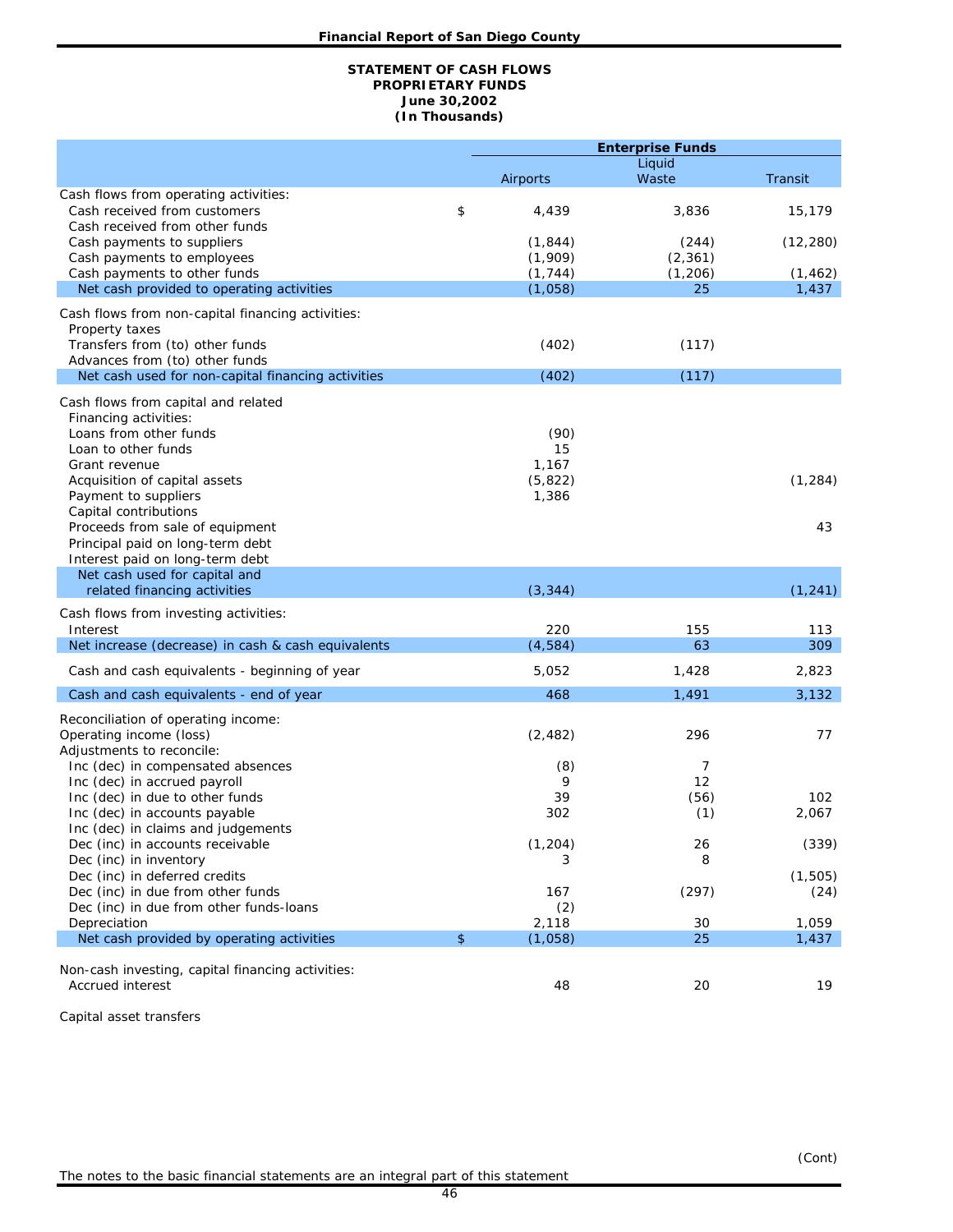#### **STATEMENT OF CASH FLOWS PROPRIETARY FUNDS June 30,2002 (In Thousands)**

|                                                                     |                                |                   | (Cont)                         |
|---------------------------------------------------------------------|--------------------------------|-------------------|--------------------------------|
|                                                                     | <b>Enterprise Funds</b>        |                   | <b>Internal</b>                |
|                                                                     | Sanitation<br><b>Districts</b> | Total             | <b>Service</b><br><b>Funds</b> |
| Cash flows from operating activities:                               |                                |                   |                                |
| Cash received from customers                                        | \$<br>15,714                   | 39,168            | 75,999                         |
| Cash received from other funds                                      | (6)                            | (6)               | 212,588                        |
| Cash payments to suppliers                                          | (11, 529)                      | (25, 897)         | (177, 443)                     |
| Cash Payments to employees                                          |                                | (4,270)           | (24, 182)                      |
| Cash payments to other funds                                        | (2,100)<br>2,079               | (6, 512)<br>2,483 | (33, 769)                      |
| Net cash provided to operating activities                           |                                |                   | 53,193                         |
| Cash flows from non-capital financing activities:                   |                                |                   |                                |
| Property taxes                                                      | 6                              | 6                 |                                |
| Transfers from (to) other funds<br>Advances from (to) other funds   | 160                            | (359)             | 8,849<br>(51)                  |
| Net cash used for non-capital financing activities                  | 166                            | (353)             | 8,798                          |
|                                                                     |                                |                   |                                |
| Cash flows from capital and related                                 |                                |                   |                                |
| financing activities:<br>Loans from other funds                     |                                | (90)              |                                |
| Loan to other funds                                                 |                                | 15                |                                |
| Grant revenue                                                       |                                | 1,167             |                                |
| Acquisition of capital assets                                       | (396)                          | (7, 502)          | (24, 465)                      |
| Payment to suppliers                                                |                                | 1,386             |                                |
| Capital contributions                                               | 57                             | 57                | 8,306                          |
| Proceeds from sale of equipment<br>Principal paid on long-term debt | (45)                           | 43<br>(45)        | 760<br>(2, 310)                |
| Interest paid on long-term debt                                     | (20)                           | (20)              | (273)                          |
| Net cash used for capital and                                       |                                |                   |                                |
| related financing activities                                        | (404)                          | (4,989)           | (17, 982)                      |
| Cash flows from investing activities:                               |                                |                   |                                |
| Interest                                                            | 2,671                          | 3,159             | 2,742                          |
| Net increase (decrease) in cash & cash equivalents                  | 4,512                          | 300               | 46,751                         |
| Cash and cash equivalents - beginning of year                       | 58,368                         | 67,671            | 148,312                        |
| Cash and cash equivalents - end of year                             | 62,880                         | 67,971            | 195,063                        |
| Reconciliation of operating income:                                 |                                |                   |                                |
| Operating income (loss)                                             | 425                            | (1,684)           | (9,957)                        |
| Adjustments to reconcile:                                           |                                |                   |                                |
| Inc (dec) in compensated absences                                   |                                | (1)               | 29                             |
| Inc (dec) in accrued payroll                                        |                                | 21                | 142                            |
| Inc (dec) in due to other funds<br>Inc (dec) in accounts payable    | 236<br>130                     | 321<br>2,498      | 423<br>44,292                  |
| Inc (dec) in claims and judgements                                  |                                |                   | 13,584                         |
| Dec (inc) in accounts receivable                                    |                                | (1, 517)          | (1,698)                        |
| Dec (inc) in inventory                                              |                                | 11                | 248                            |
| Dec (inc) in deferred credits                                       |                                | (1, 505)          |                                |
| Dec (inc) in due from other funds                                   | (5)                            | (159)             | (1, 944)                       |
| Dec (inc) in due from other funds-loans<br>Depreciation             | 1,293                          | (2)<br>4,500      | 8,074                          |
| Net cash provided by operating activities                           | 2,079                          | 2,483             | 53,193                         |
|                                                                     |                                |                   |                                |
| Non-cash investing, capital financing activities:                   |                                |                   |                                |
| <b>Accrued interest</b>                                             | 337                            | 424               |                                |
| Capital asset transfers                                             | \$<br>(372)                    | (372)             |                                |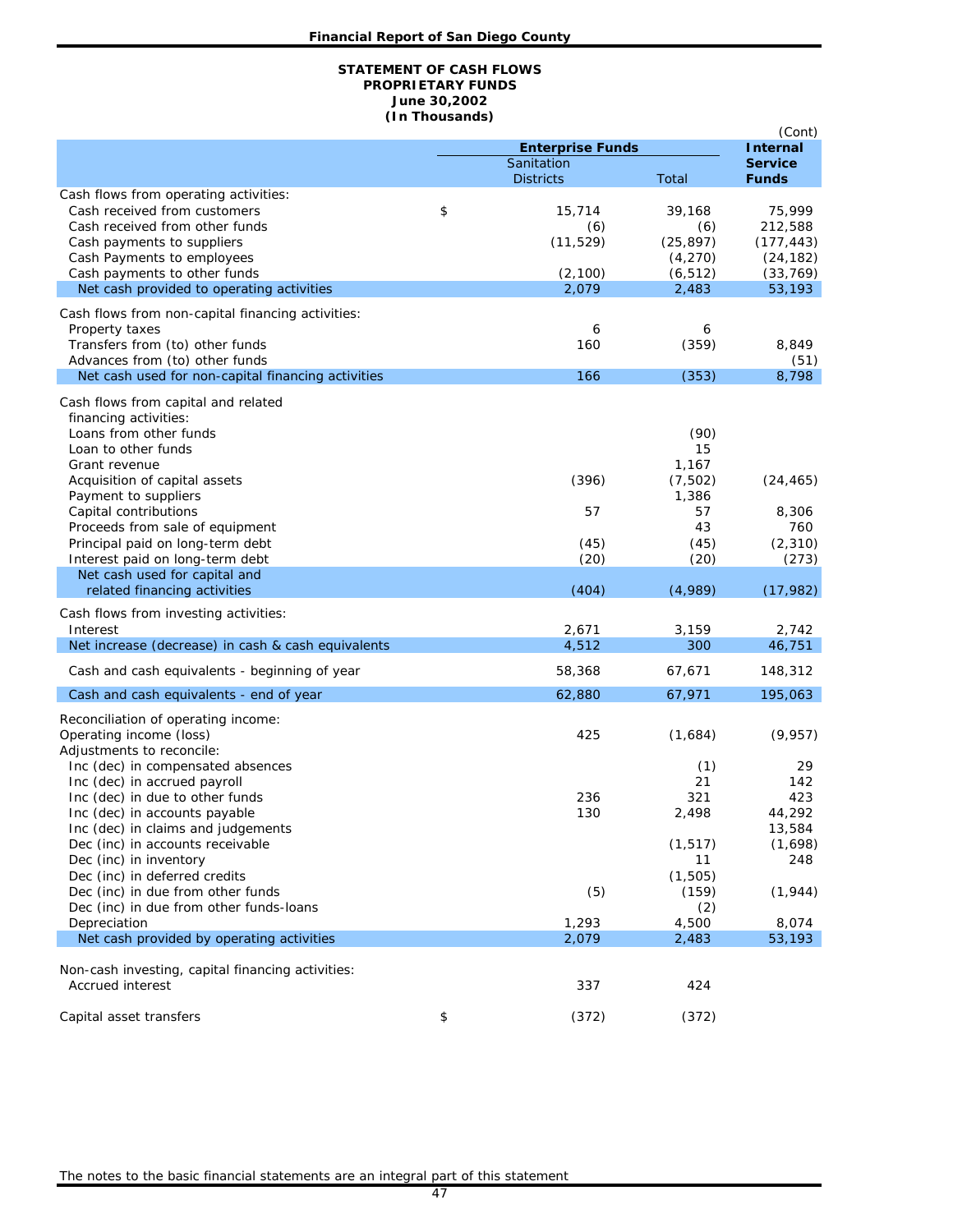# **STATEMENT OF FIDUCIARY NET ASSETS FIDUCIARY FUNDS June 30, 2002 (In Thousands)**

|                                       | Pension         | Investment |              |
|---------------------------------------|-----------------|------------|--------------|
|                                       | Trust           | Trust      | Agency       |
|                                       | Fund            | Fund       | <b>Funds</b> |
| <b>ASSETS</b>                         |                 |            |              |
| Equity in pooled cash and investments | \$<br>5,364     | 1,886,644  | 424,250      |
| Cash with fiscal agent                | 153,191         |            | 5,835        |
| Collections in transit                |                 | 280        | 14,949       |
| Imprest cash                          |                 | 31         | 5            |
| Investments                           | 3,647,598       | 113        |              |
| Taxes receivable                      |                 |            | 218,446      |
| Accounts receivable                   | 38,591          |            | 13,351       |
| Due from other funds                  | 2,118           | 54,634     | 1,323        |
| Capital assets, net                   | 2,621           |            |              |
| <b>Total assets</b>                   | 3,849,483       | 1,941,702  | 678,160      |
|                                       |                 |            |              |
| <b>LIABILITIES</b>                    |                 |            |              |
| Accounts payable                      | 65,132          |            | 934          |
| Due to other funds                    | 23              | 7,618      | 101,212      |
| Obligations under securities lending  | 250,748         |            |              |
| Due to other governments              |                 |            | 515,914      |
| Amount due for commercial             |                 |            |              |
| Paper notes                           |                 |            | 60,100       |
| <b>Total liabilities</b>              | 315,903         | 7,618      | 678,160      |
|                                       |                 |            |              |
| <b>NET ASSETS</b>                     |                 |            |              |
| Held in trust for pension benefits    |                 |            |              |
| and other purposes                    | \$<br>3,533,580 | 1,934,084  |              |